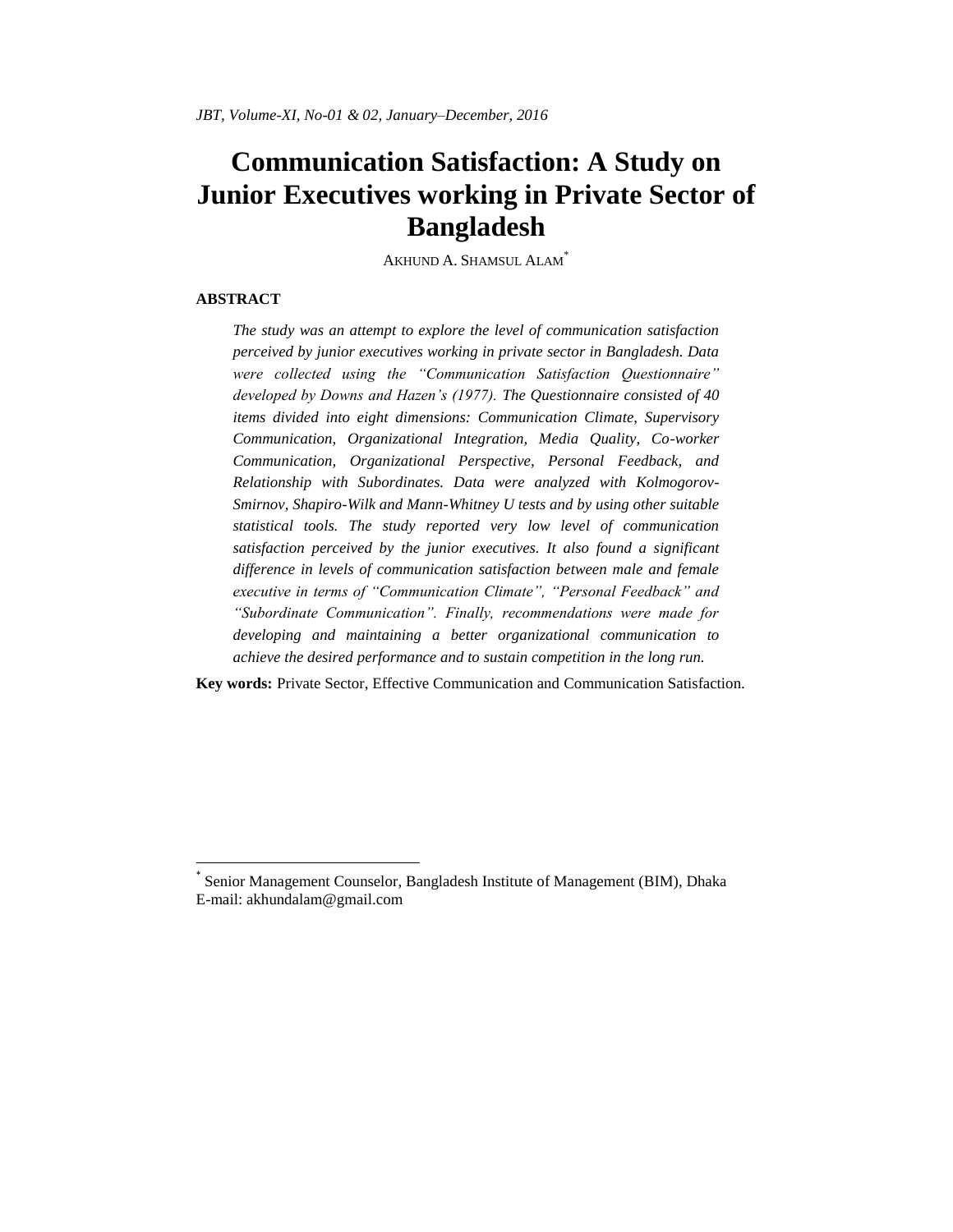# **I. INTRODUCTION**

Private sector has been playing a significant role in the economic development of Bangladesh. The sector's contribution to growth became more prominent in the 1990s, with steady growth in the production and export of readymade garments, textiles, knitwear, and frozen foods such as shrimp. The sector is driving innovation and growth in many other sectors which have traditionally been dominated by state-owned (government) institutions e.g., Education, Power Generation, Airlines, Healthcare, Television, Infrastructure, etc. According to Bangladesh Bureau of Statistics (BBS), the total investment of GDP in Fiscal Year (FY) 2014-15 was 28.97 percent out of which 22.07 percent was from private sector. Yet even though the sector is growing rapidly, it is still facing a number of significant challenges in order to ensure high productivity through job efficacy, employee satisfaction and organizational commitment. Lack of effective communication in the workplace-downward and upward- is one of the challenges many managers face in this regard.

Organizational Communication, in modern organizations has become far more difficult. It has become an important input for overall organizational functioning and success. The approach an organization takes in communicating with its employees is reflected in morale, motivation and performance of the employees. Good communication within an organization makes it possible to have good human relations. Effective communication is required not only for human relations but for a good and successful organization. In practical terms, there is no organization without communication. Managers use the majority of their time communicating in different forms: face-to–face meeting, discussion, letters, electronic mail.

Analyzing communication effectiveness can play a useful role in determining the organization"s communication strategy (Hargie et al., 2002). Different studies have implicated that effective communication is related to job satisfaction (Ehlers, 2003; Goris et al., 2000; Kongchan, 1985; Goldhaber et al., 1978; Marrett et al., 1975), motivation (Chiang, 2003), job performance (Alexander et al., 1989; Pincus, 1986), productivity (Chang, 2006; Clampitt and Downs, 1993; Clampitt, 1983), work values (Raile, 2005), organizational climate (Muchinsky, 1977), leadership styles (Ulloa-Heath, 2003; Oh et al., 1991), organizational identification (Nakra, 2006), and organizational commitment (Nuss, 2006; Varona, 1996; Potvin, 1991).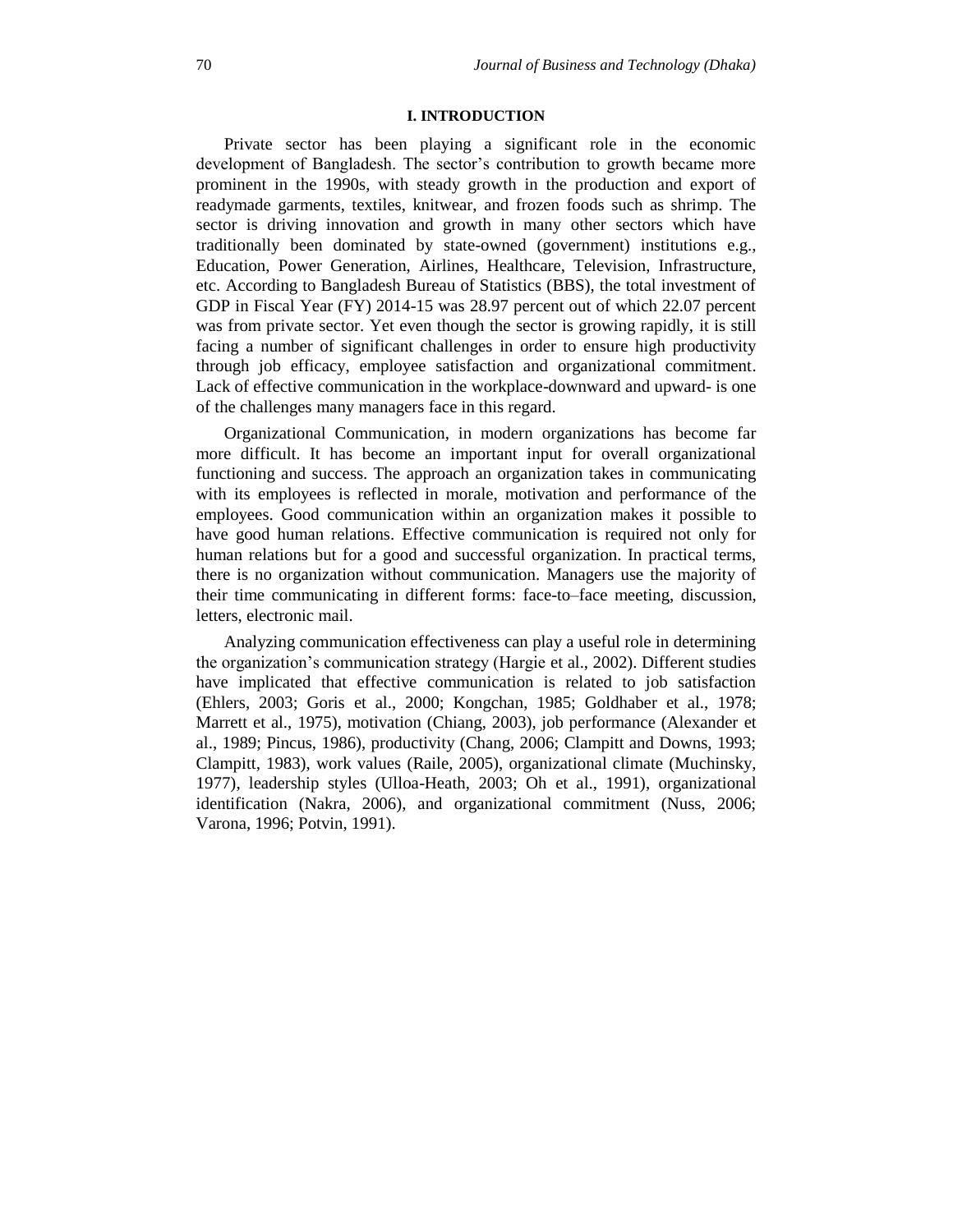#### **II. RATIONALE OF THE STUDY**

Effective communication is a key element to any organization and can help it in several ways. Communication plays a role in product-based innovations, customer relations, and employee management. It also helps in establishing clear expectations for employees. It also creates expectations among customers. For employees, such expectations will convey how their performance should impact the firm. It gives them an indication of what they require to do to achieve better feedback. For customers, robust communication can help manage their expectations about service issues.

After doing rigorous literature review, it is found that there are many studies which have been done on communication satisfaction in different countries. As the private sector has been the main engine of economic growth and employment generation in Bangladesh, the researcher is inclined to conduct the research in order to know the level of communication satisfaction in this sector which plays the central role in advancing innovation, creating wealth, income and jobs, mobilizing domestic resources and in turn contributing to poverty reduction.

#### **III. DEFINITIONS OF TERMS**

For the purposes of this study the following terms were defined:

# **3.1. Junior Executive**

A junior executive is someone who works under a person or group having administrative or managerial authority in an organization.<sup>1</sup> The specific details of a junior executive"s responsibilities can vary between companies and industries, but the basics remain the same: A junior executive's primary function is to support the executive staff of a company**.** This position is often seen as a stepping-stone or a "grooming" job on the way to a senior executive position in the company. $\mathrm{ii}$ 

#### **3.2. Communication Satisfaction**

Communication satisfaction can be described as an affective feeling, dependent on the level of effectiveness of communication interaction between stakeholders in an organization (Morele 2005:20-21). Thayer (1969) defined the term as "the personal satisfaction a person experiences when communicating successfully". Redding (1978) in an analysis of several studies, reported that communication satisfaction was used to refer to the overall degree of satisfaction an employee perceives in the total communication environment. Downs and Hazen's (1977) research indicates that communication satisfaction is a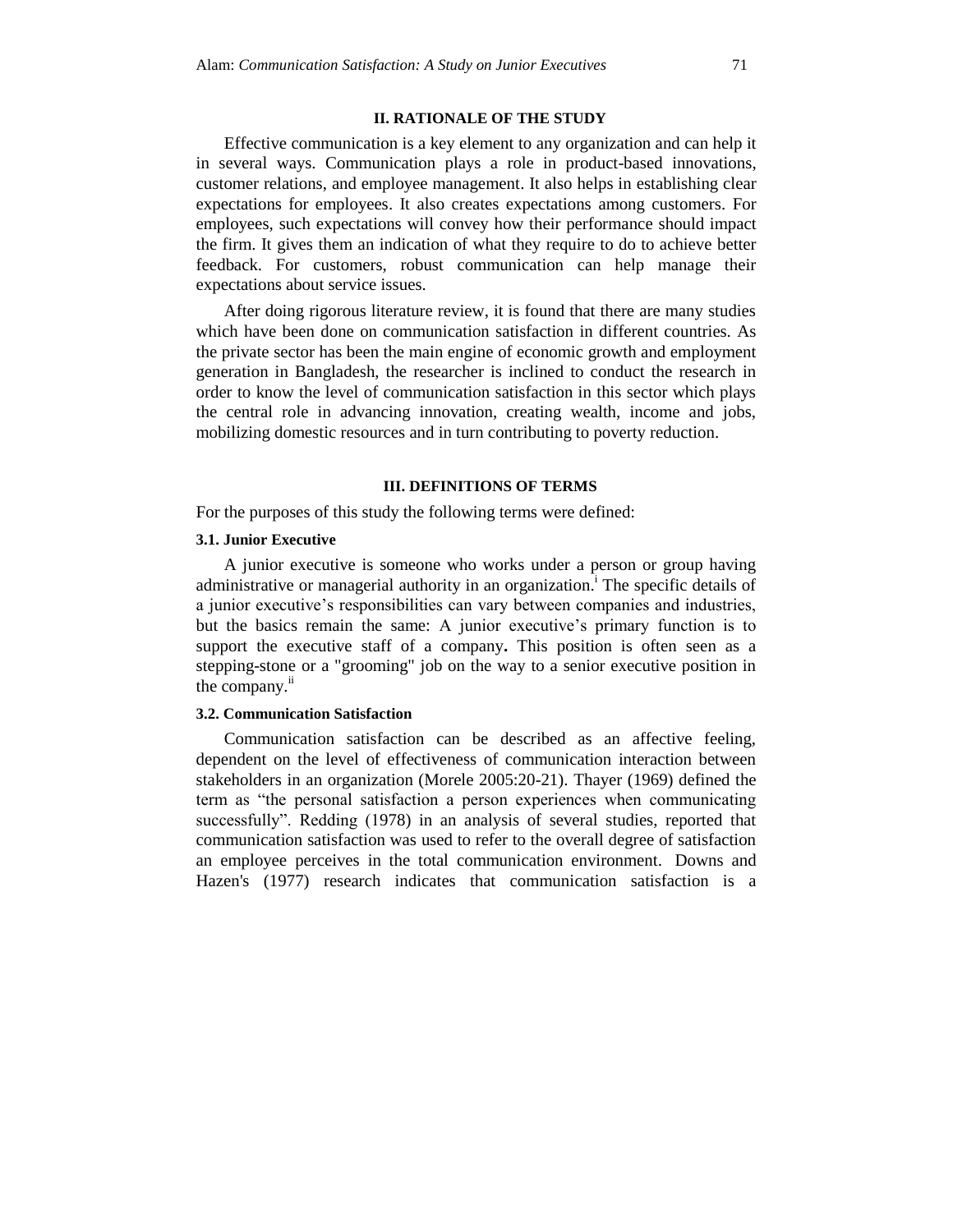multidimensional construct. These researchers define the term as an individual's satisfaction with various aspects of communication in the organization.<sup>iii</sup>

# **3.3 Contexts and Dimensions of Communication Satisfaction**

The Downs and Hazen model (1977) contains three conceptual contexts of communication satisfaction:

- i. Interpersonal communication context;
- ii. Group communications context; and
- iii. Organizational communication context

Each of these contexts has a set of communication dimensions which influences it (Figure 1). These communication satisfaction dimensions (and their sub-components) were identified by Downs and Adrian (2004) and form the bases of the communication satisfaction theory. In this theoretical framework the eight dimensions are personal feedback; supervisory communication; subordinate communication; horizontal communication; organizational integration; corporate information; communication climate and media quality.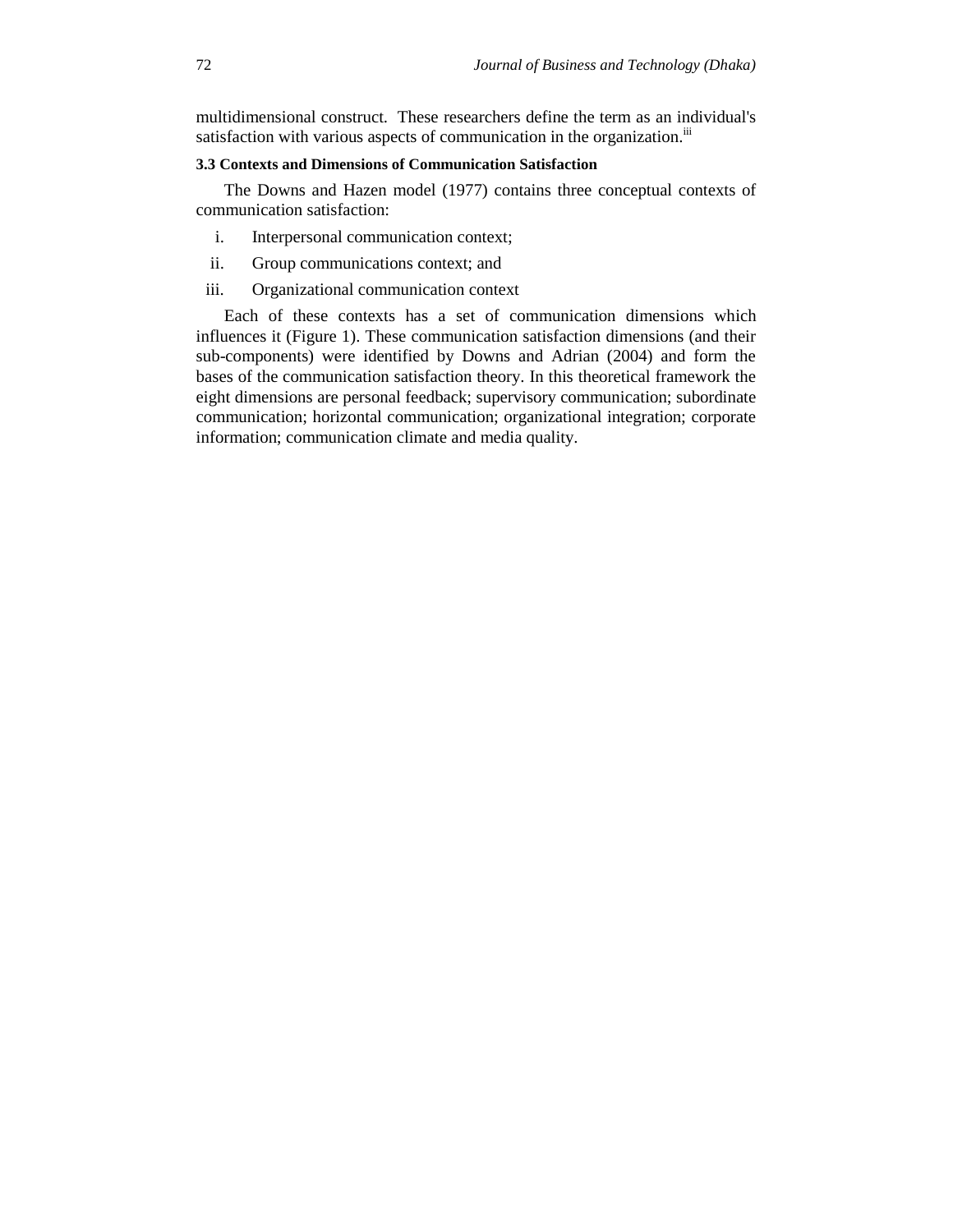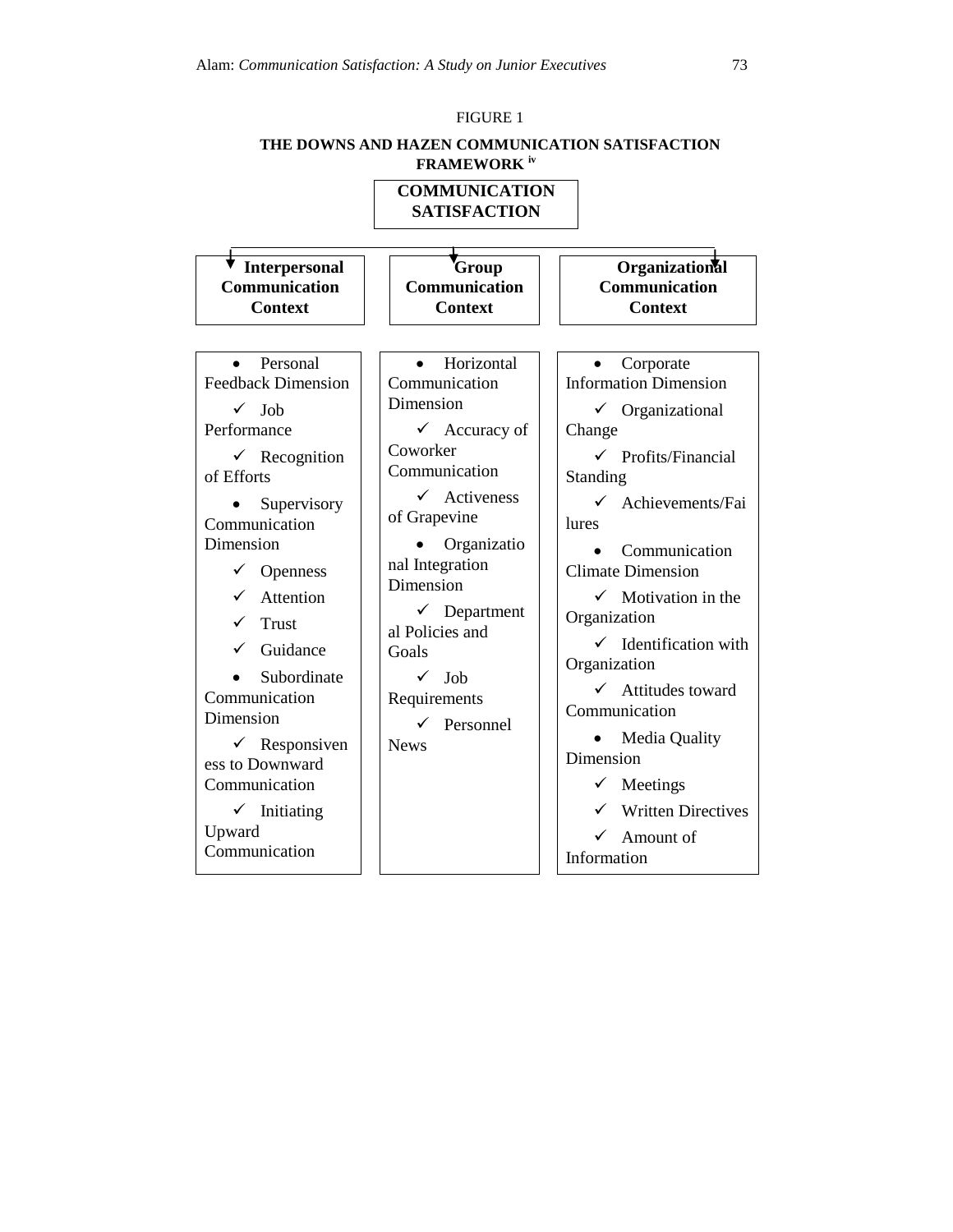A brief definition of each dimension is provided below<sup>v</sup>:

i. Corporate Information: Corporate Information deals with the broadest kinds of information about the organization as a whole. It includes items on notification about changes, information about the organizations" financial standing, and information about the overall policies and goals of the organization.

ii. Communication Climate: Communication climate reflects communication on both the organizational and personal level. On one hand, it includes item such as the extent to which communication in the organization motivates and stimulates employees to meet organizational goals and the extent to which it makes them identify with the organization. On the other, it includes estimates of whether or not people"s attitudes towards communicating are healthy in the organization.

iii. Media Quality: Media quality deals with the extent to which meetings are well-organized, written directives are short and clear, and the degree to which the amount of communication is about right.

iv. Organizational Integration: Organizational Integration revolves around the degree to which individuals receive information about their immediate work environment. Items include the degree of satisfaction with information about departmental plans, the requirements of their job, and some personnel news.

v. Horizontal Communication: Horizontal communication concerns the extent to which horizontal and informal communication is accurate and free flowing. The factor also includes satisfaction with the activeness of grapevine.

vi. Supervisory Communication: Supervisory Communication includes both upward and downward aspects of communicating with supervisors. Three of the principal items include the extent to which a superior is open to ideas, the extent to which the supervisor listens and pays attention, and the extent to which guidance is offered in solving job-related problems.

vii. Personal Feedback: Personal Feedback is concerned with the workers' need to know how they are being judged and how their performance is being appraised.

viii. Subordinate Communication: Subordinate communication focuses on upward and downward communication with subordinates. Only employees in a supervisory capacity respond to these items which include subordinate responsiveness to downward communication and the extent to which subordinates initiate upward communication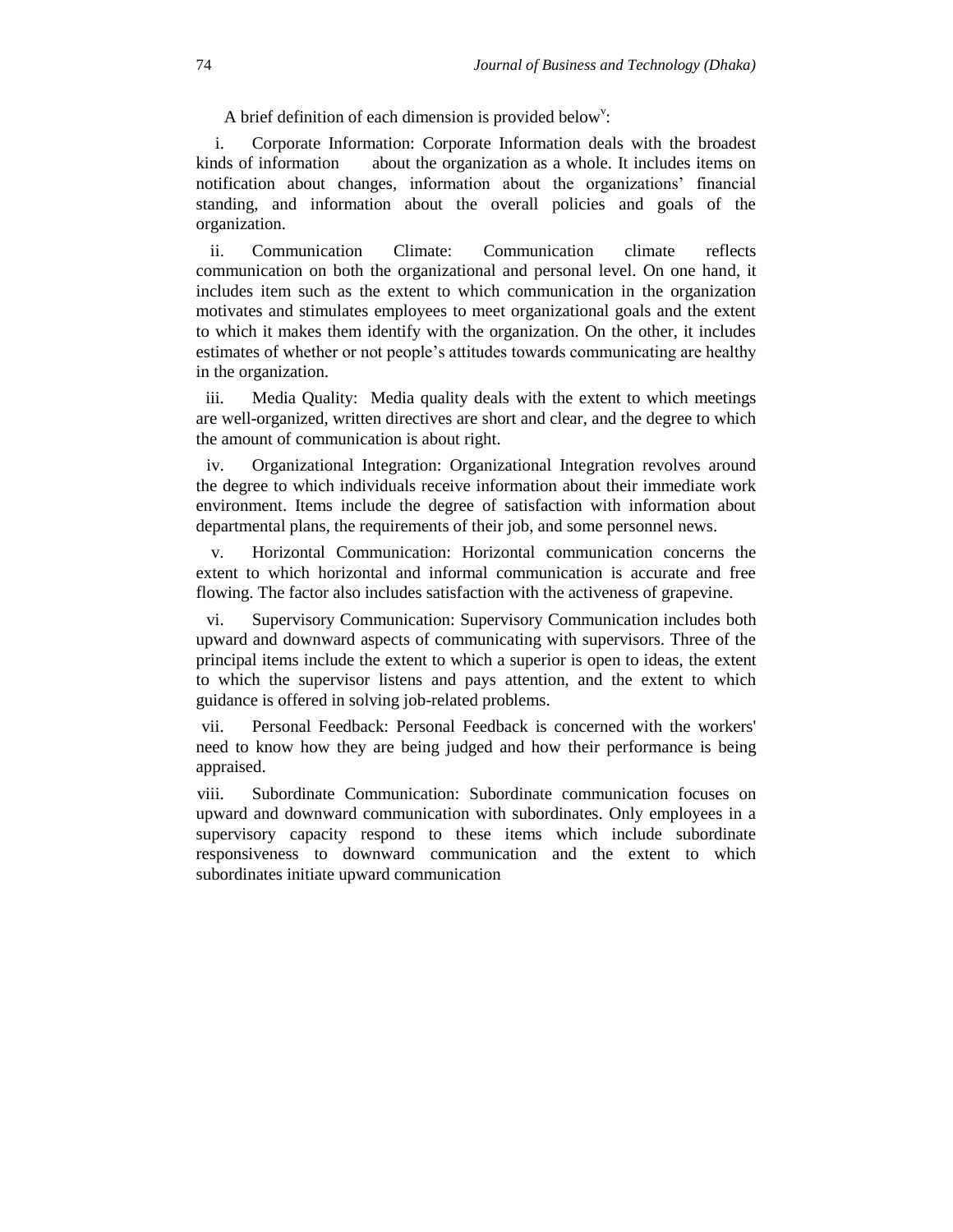### **IV. OBJECTIVES OF THE STUDY**

The objectives of the study are:

i. To identify the extent of communication satisfaction of junior-level executives working in private sector in Bangladesh.

ii. To compare the level of communication satisfaction between male and female junior-level executives working in private sector.

iii. To draw some policy recommendations.

#### **V. HYPOTHESIS OF THE STUDY**

In light of the objectives of the study, the following null hypotheses have been proposed:

i.  $H_1$ : There is no significant correlation among various dimensions of communication satisfaction.

ii. H2: There is no significant difference in perception between male and female junior level executives towards various dimensions of communication satisfaction.

#### **VI. METHODOLOGY**

This study, cross-sectional in nature, has been carried out to assess the communication satisfaction levels of the junior-level executives' working for different private companies in Dhaka, Narayanganj and Gazipur cities of Bangladesh. The data were collected from August 2015 to September 2015 using a structured questionnaire following Likert's scale. The questionnaire was personally administered to a conveniently selected 396 respondents who took part in the Diploma in Human Resource Management course offered by Bangladesh Institute of Management (BIM), Dhaka. Among them, a total of 284 complete responses (72 percent) were received, of which, 216 were male and the others were female. Respondents" mean age is 29.26 years and mean length of service is 3.24 years. Measures of central tendency, dispersion and association (i.e., mean, standard deviation and correlation) have been used as part of descriptive statistics to analyze the data. The Kolmogorov-Smirnov test (K-S test) and Shapiro-Wilk test have been used to determine whether the data are normally distributed in order to choose the appropriate statistical test. Finally, the Mann-Whitney U Test has been used to test the hypotheses. Statistical softwarethe Statistical Package for Social Sciences (SPSS)- has been used to analyze the data.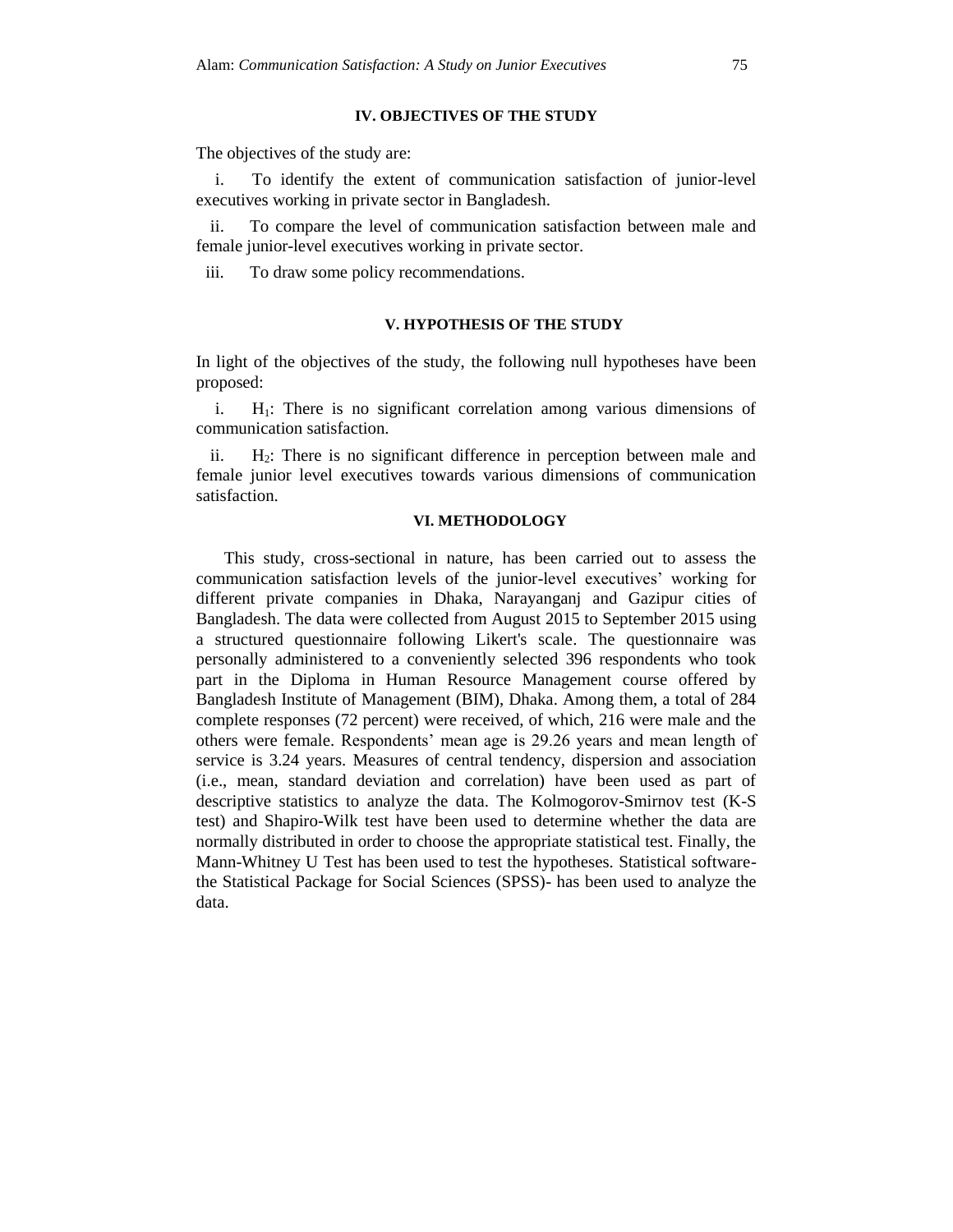#### **VII. MEASUREMENT INSTRUMENT**

The instrument used for this study is the "Communication Satisfaction Questionnaire (CSQ)" developed by Downs and Hazen's (1977). The Questionnaire was constructed to identify individual"s degree of communication satisfaction through forty items divided into eight dimensions: Corporate Information, Supervisory Communication, Organizational Integration, Media Quality, Co-worker Communication, Corporate Information, Personal Feedback, and Subordinate Communication. Each satisfaction dimension is measured based on the responses on 5-items per dimension in a 7-point scale ranged between "very dissatisfied" and "very satisfied". The questionnaire has been found internally consistent and reliable across all organizations (Greenbaum et al., 1988). It has proved to be a useful tool for organizational diagnosis in a wide range of organizations.

# **VIII. DATA ANALYSIS**

#### **8.1. Measures of Central Tendency and Dispersion**

Research objective as to explore the communication satisfaction of juniorlevel executives working in private sector is addressed by examining the mean score of overall and of different dimensions of communication satisfaction. The results are presented below in Table 1.

| <b>Communication Dimensions</b>           | <b>Perceived Communication Satisfaction</b> |                   |  |  |
|-------------------------------------------|---------------------------------------------|-------------------|--|--|
|                                           | Mean Score<br>(out of 7-point scale)        | Std.<br>Deviation |  |  |
| Corporate Information                     | 4.79                                        | 0.42              |  |  |
| <b>Communication Climate</b>              | 4.72                                        | 0.36              |  |  |
| Media Quality                             | 4.80                                        | 0.37              |  |  |
| Organizational Integration                | 4.90                                        | 0.42              |  |  |
| <b>Horizontal Communication</b>           | 4.76                                        | 0.42              |  |  |
| <b>Supervisory Communication</b>          | 4.75                                        | 0.39              |  |  |
| Personal Feedback                         | 4.50                                        | 0.23              |  |  |
| Subordinate Communication                 | 4.51                                        | 0.23              |  |  |
| <b>Overall Communication Satisfaction</b> | 4.71                                        | 0.24              |  |  |

TABLE 1 **COMMUNICATION SATISFACTION PERCEIVED BY JUNIOR EXECUTIVES**

From the Table 1, it can be seen that the level of "overall communication satisfaction" is significantly less since the mean score (M=4.71) fits in below the label of "somewhat satisfied" (value 5 on a 7-point scale). The result also shows that the highest mean score with "organizational integration" (M=4.90) is found to be very close to the label of "somewhat satisfied" followed by "media quality" (M=4.80), "Corporate Information" (M=4.79), "horizontal communication"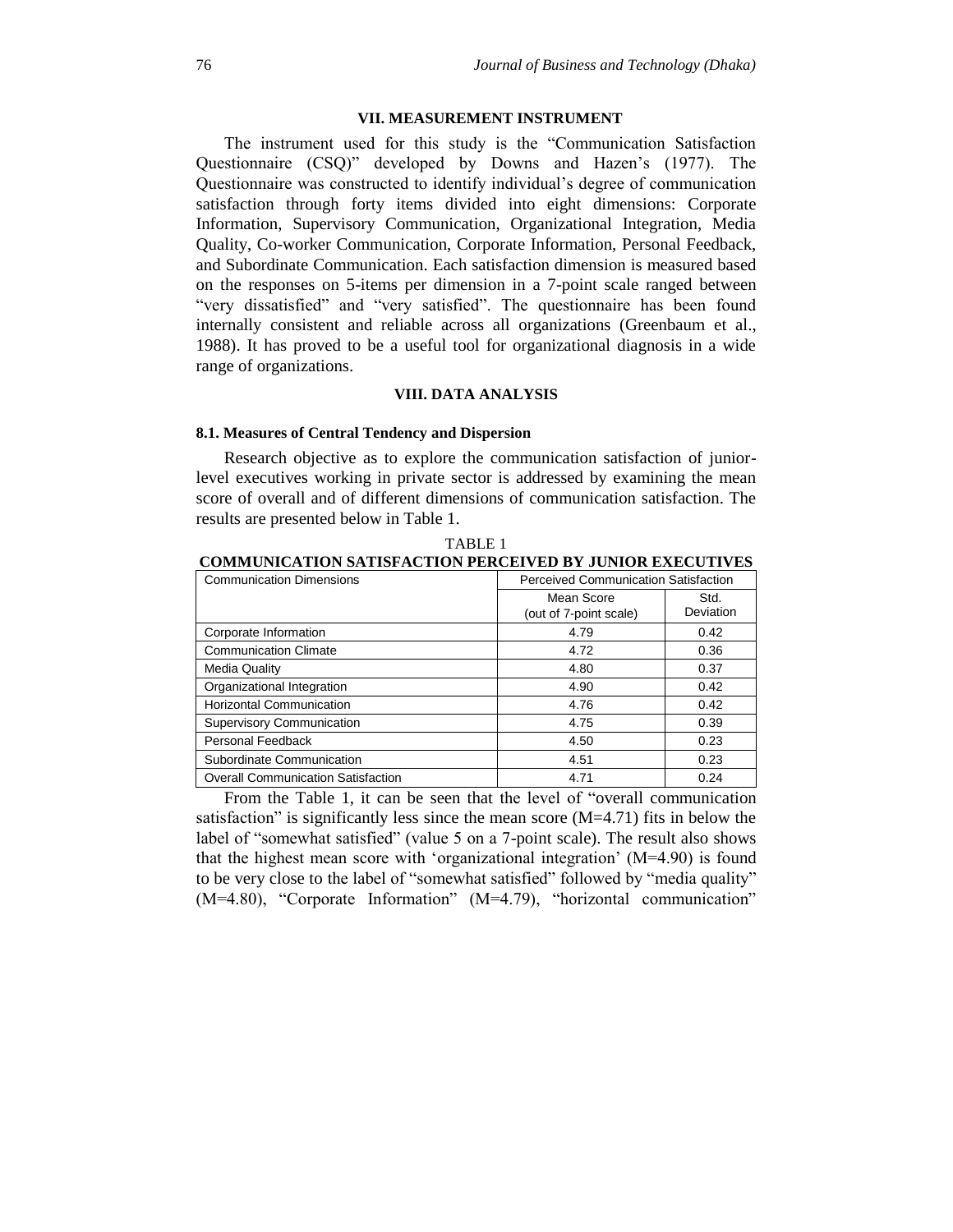(M=4.76), "supervisor communication" (M=4.75) and "communication climate" (M=4.71). On the contrary, the lowest mean score is found with "personal feedback" (M=4.50) lies exactly between the label of "indifferent" and "somewhat satisfied" followed by "relationship with subordinates" (M=4.51).

Let us consider the level of satisfaction with forty items under eight dimensions of communication satisfaction. The findings are given below:

#### *Corporate Information*

Level of satisfaction among the respondents with five items under the dimension of "corporate information" is summarized below:

Slightly over one-sixth of the respondents (15.5%) are found to be "satisfied" with the information about organizational policies and goals. This could be an indication that these policies and goals are too complex in nature, or are not properly explained to employees. Further, slightly less than three in every ten respondents (29.2%) feel "satisfied" with the information about government regulatory action affecting their organizations. This is an area of concern as all organizations operate within a framework of statutory regulations. In addition, almost the same percent of respondents (29.8%) mark "satisfied" with the information about changes in their organizations. It's the clear indication that the management feels reluctant to communicate organizational changes, may be with organizational structure, process or HR requirements, and if it is done in any way it does not spell out what is expected of them. Besides, about half of the respondents (48.9%) are "indifferent" to the information about the organization"s financial standing. This indicates that most of the employees don"t have free access to financial information of the organizations. Moreover, the lowest percent of the respondents (13.7%) are "satisfied" with the information about accomplishments and/or failures of their organizations. This is not a good sign as employees have a right to know how their organizations are performing, and therefore the achievements and failures of the organizations should be communicated to them.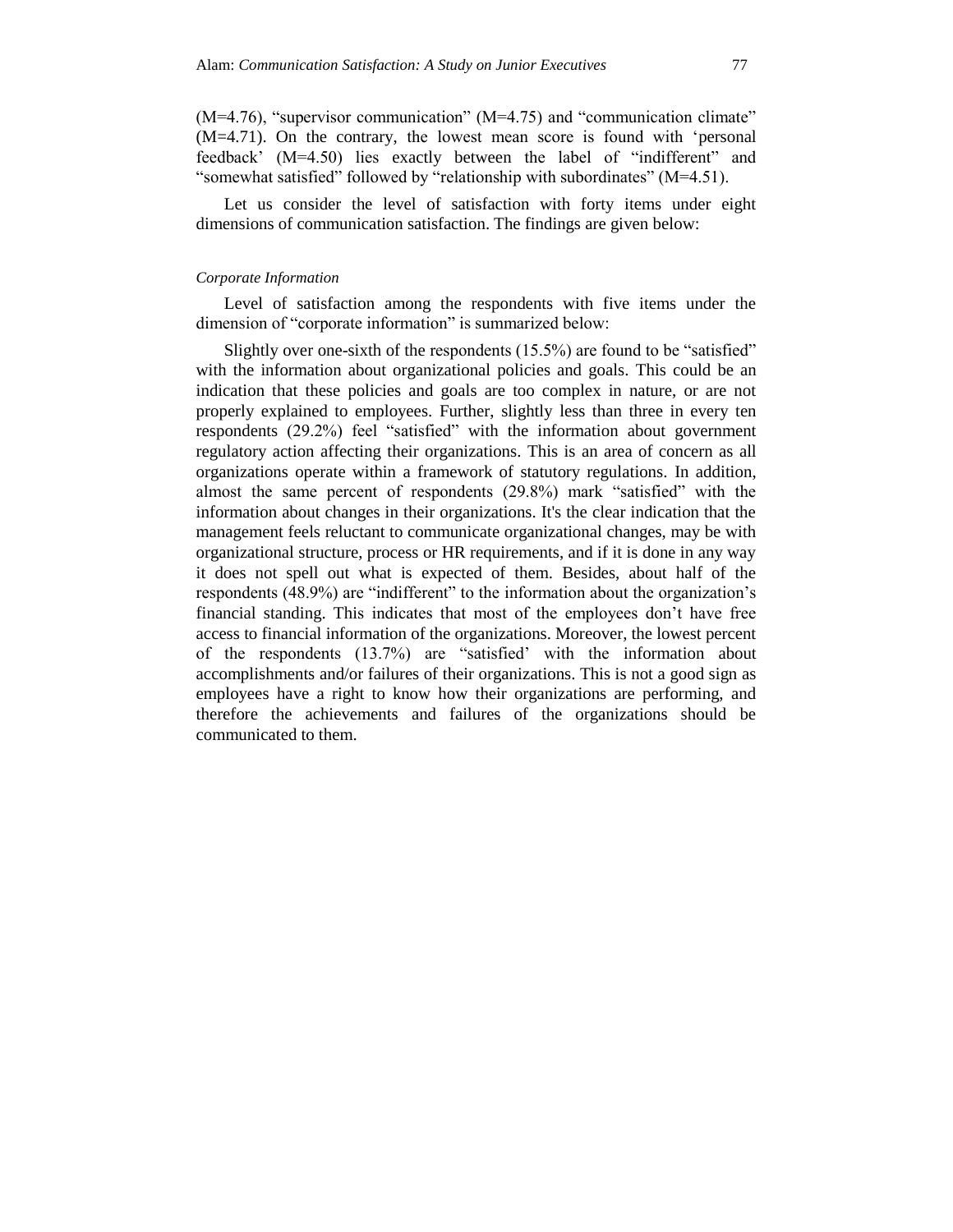#### *Communication Climate*

Level of satisfaction among the respondents with five items under the dimension of "communication climate" is summarized below:

Over three in every ten (31.0%) respondents are "satisfied" with the extent to which the organization's communication motivates and stimulates an enthusiasm for meeting its goals. However, considerably less than one in every ten (8.1%) respondents is "satisfied" with the extent to which they receive in time the information needed to do their job. Exactly the same number (8.1%) of respondents expresses their satisfaction with the extent to which the people in their organizations have great ability as communicators. These are very disconcerting findings, because in an organization, the continuity of accurate communication is pivotal and therefore communication skills are imperative. Furthermore, only over one in every ten  $(13.0%)$  respondents is "satisfied" with the extent to which conflicts are handled appropriately through proper communication channels. This is also a shocking result because if conflict is managed well it can establish a work environment that is creative, stimulating and vibrant, but if it is handled incorrectly it will result in further destructive behavior and hostility (Van Staden et al., 2002). However, considerably less than half (42.6%) of the respondents are "satisfied" with the extent to which the organization's communication makes them identify with it or feel a vital part of it. This indicates that the management needs to take more initiatives to make their employees identify with the vision, mission, goals and objectives of the organization in order to make them feel part of it.

#### *Media Quality*

Level of satisfaction among the respondents with five items under the dimension of "media quality" is summarized below:

Nearly three in every ten respondents (22.9%) are "satisfied" with the extent to which the organization's communications are interesting and helpful. Yet again, nearly three in every ten respondents (28.9%) expresses their satisfaction with the extent to which their meetings are well organized. Furthermore, only one-sixth (16.9%) of the respondents are "satisfied" with the extent to which written directives and reports are clear and concise. However, the highest number of respondents (41.2%) is "satisfied" with the extent to which the attitudes toward communication in the organization are basically healthy. In contrast, the lowest number of respondents (13.0%) is satisfied with the extent to which the amount of communication in the organization is about right. All these clearly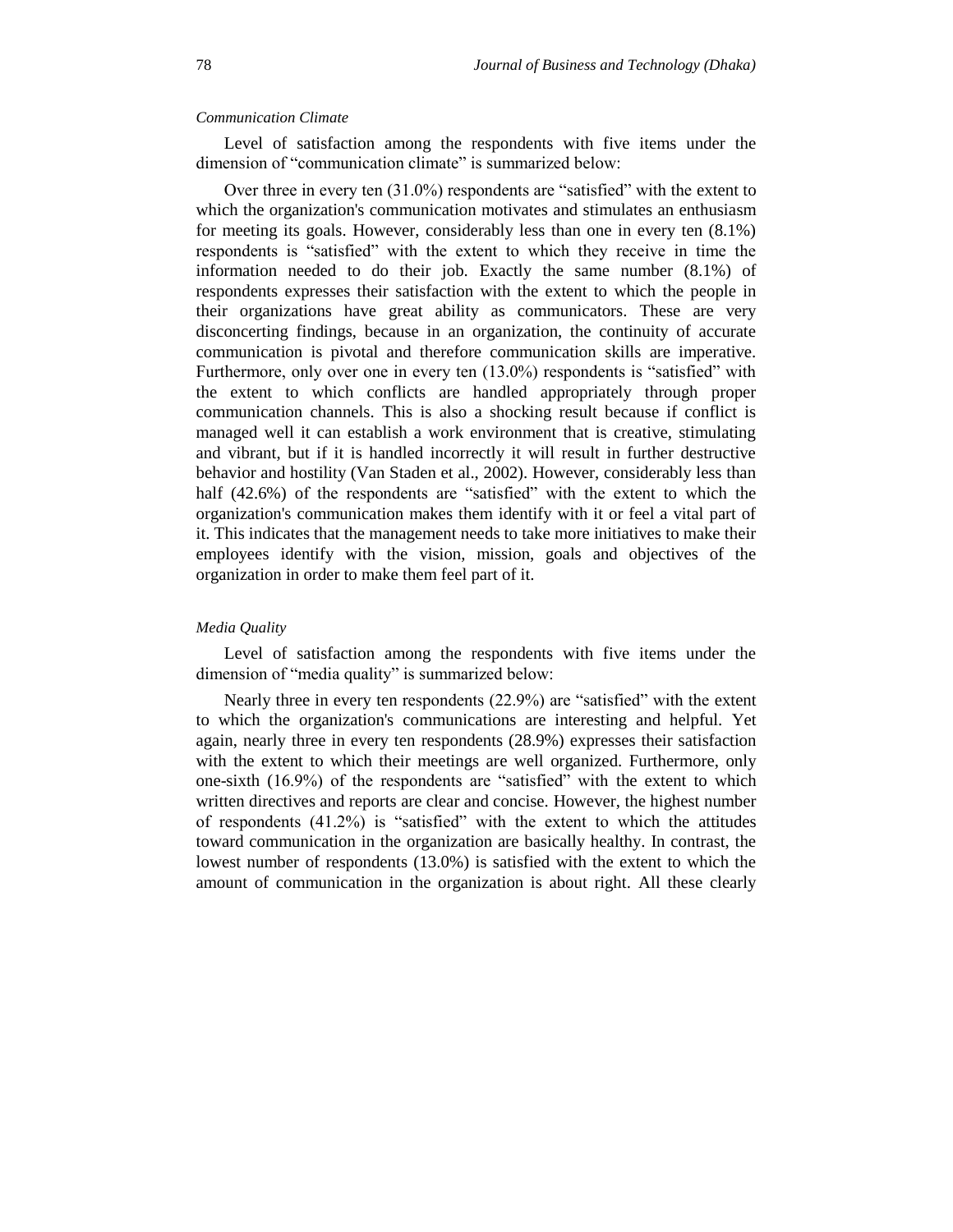show that there is huge room for improvement to make the communication effective, interesting and helpful.

#### *Organizational Integration*

Level of satisfaction among the respondents with five items under the dimension of "organizational integration" is summarized below:

Majority of the respondents (52.1%) are found to be "satisfied" with the information they receive about their progress in their job. However, only over two in every ten respondents (21.5%) are satisfied with the news regarding personnel. It might indicate that their organizations do not have a newsletter that could highlight positive incidents in the organizations to motivate employees and boost morale. Furthermore, just about one-forth (24.6%) of the respondents are "satisfied" with the information about departmental policies and goals. It might, in turn, make them unsuccessful in meeting the department's goals and fulfilling their professional aspirations. Yet again, slightly over one-forth (26.4%) of the respondents are "satisfied" with the information about benefits and pay. It's very frustrating as in any employment relationship, sustaining leadership and managing performance will become difficult if employees do not perceive their compensation as fair and equitable (Jooste, 2009). Besides, merely the lowest number (17.6%) of the respondents is "satisfied" with the information about the requirements of their job. This is also very upsetting because, job requirements have to be communicated to each employee as early as possible to eliminate the chances of mistakes to the maximum (Jooste, 2009).

#### *Horizontal Communication*

Level of satisfaction among the respondents with five items under the dimension of "horizontal communication" is summarized below:

The lowest number (15.8%) of the respondents is "satisfied" with the extent to which the grapevine is active in our organization. Almost the same number (16.5%) of respondents is "satisfied" with the extent to which horizontal communication with other organizational members is accurate and free flowing. Furthermore, only three in every ten (28.2%) respondents are "satisfied" with the extent to which communication practices are adaptable to emergencies. In addition, over two in every ten (20.8%) respondents are "satisfied" with the extent to which their work group is compatible. Yet again, nearly three in every ten (26.4%) respondents are "satisfied" with the extent to which informal communication is active and accurate. All these findings point out that even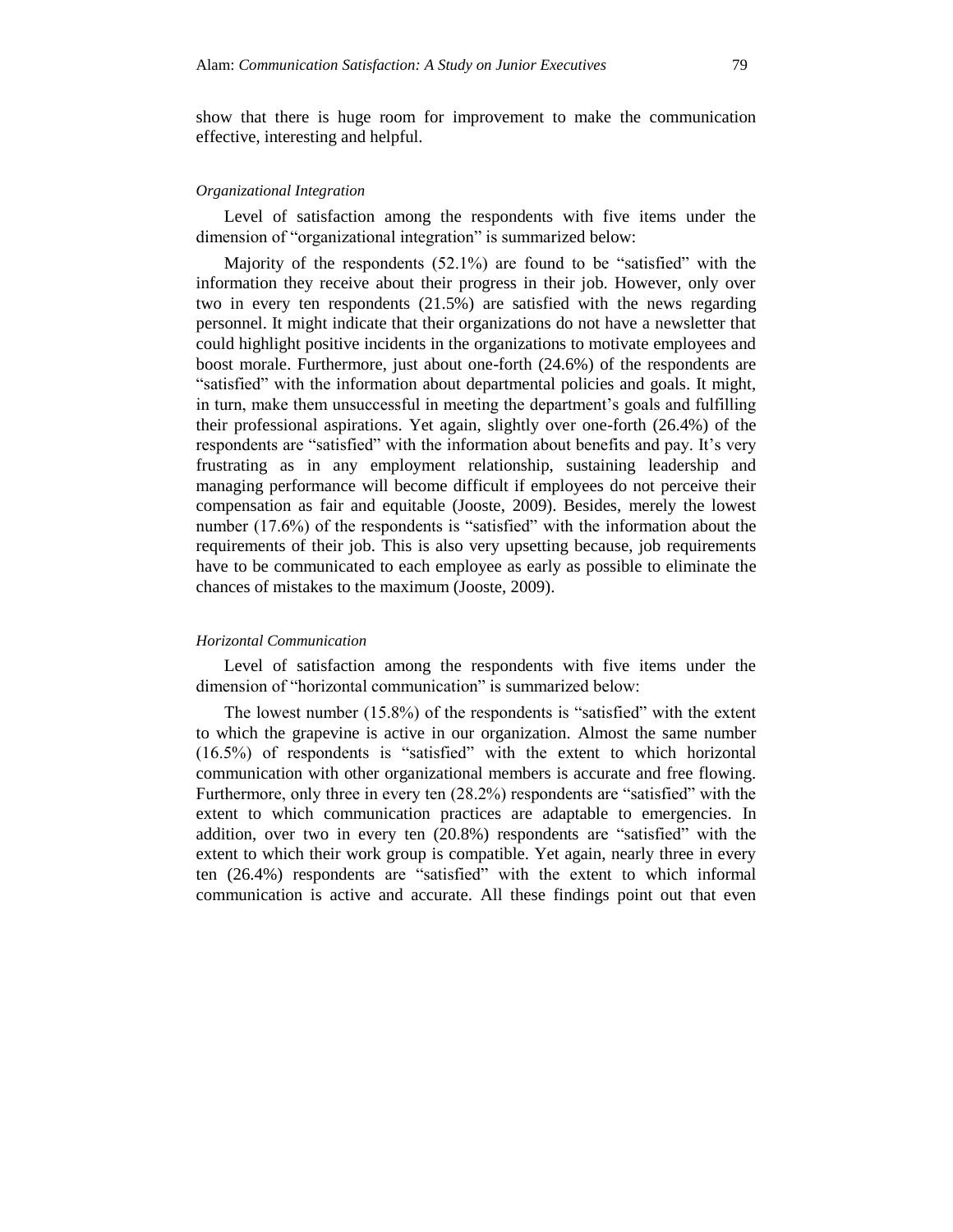though informal communication networks exist in the organizations, they cannot be consciously restructured or amended to satisfy the needs of all. This could happen due to lack of accurate and free flow of collegial communication in the organizations.

#### *Supervisory Communication*

Level of satisfaction among the respondents with five items under the dimension of "supervisory communication" is summarized below:

Just one in every ten (10.2%) respondents is "satisfied" to the extent to which their supervisor listens and pays attention to them. Likewise, slightly over one in every ten (13.4%) respondents is "satisfied" to the extent to which their supervisor trusts them. In addition, over one-fourth (26.4%) of the respondents are "satisfied" with the extent to which their supervisor offers guidance for solving job related problems. Furthermore, nearly one-fifth (19%) of the respondents are "satisfied" with the extent to which the amount of supervision given them is about right. However, over three-in every ten (31.3%) respondents are "satisfied" with the extent to which their supervisor is open to ideas. All these could indicate a breakdown in communication with superiors. These could happen due to lack of trust between managers and employees or insufficient openness exists in the organization.

#### *Personal Feedback*

Unfortunately, not a single respondent is found "satisfied" with all the items under the dimension of "personal feedback". As said by the study, about threefifth (56.0%) of the respondents feels "somewhat satisfied" with the information they receive about their performance compared with their peers. More likely it is due to the prejudice of the managers. As stated by Booyens (1998): "Managers are often reluctant to provide feedback to employees with regard to their work performance because the manager is afraid that positive feedback might prompt the employee to demand an increase in salary or a promotion, while negative feedback might elicit arguments." In addition, nearly four in every ten (39.1%) respondents convey the same degree of satisfaction with the amount and quality of information they get about their performance management. It indicates that the aspirations of employees have not been taken into sufficient consideration, and even they may not know exactly what the supervisor expects of them. Further, over one-fourth (25.7%) of the respondents feel "indifferent" as to recognition. It's evident that employees seldom get the recognition they deserve for their efforts. Moreover, about three-fourth (71.5%) of the respondents are "indifferent"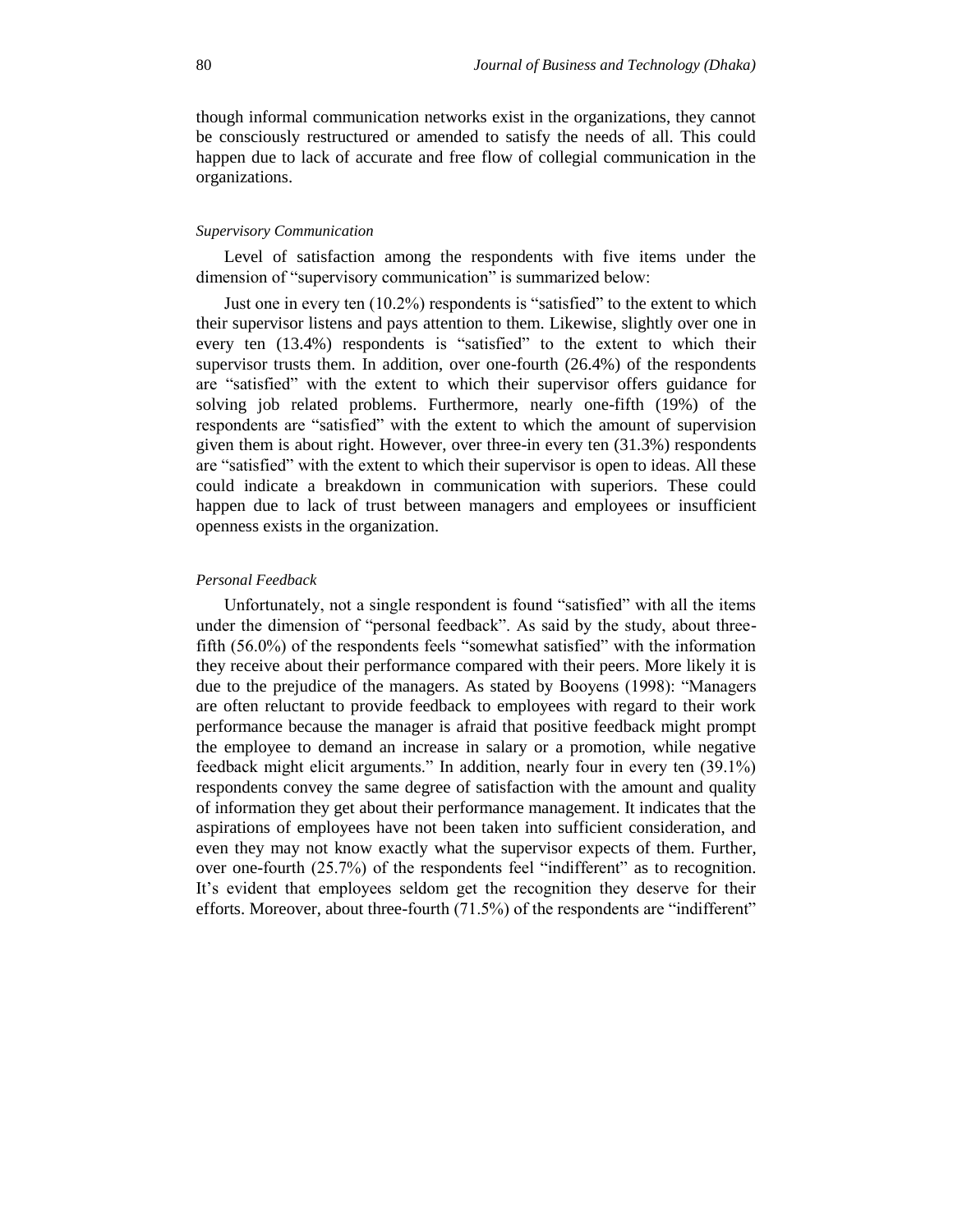with the amount and or quality of reports on how their job-related problems are handled. Likewise, majority of the respondents (52.8%) feel "somewhat satisfied" with extent to which their superiors know and understand the problems faced by them. These indicate that management hardly takes note of the employees" problems or considers them important enough to provide sufficient feedback at regular intervals.

#### *Subordinate Communication*

Like 'personal feedback', not a single respondent feels "satisfied" with all the items under the dimension of "subordinate communication". However, about three-fourth (56.3%) of the respondents feel "somewhat satisfied" with the extent to which their subordinates are responsive to downward-directed communication. Likewise, over four in every ten (40.1%) respondents feel the same level of satisfaction to the extent to which their subordinates anticipate their needs for information. On the other hand, over seven in every ten (70.4%) respondents are "indifferent" to the extent to which their subordinates are receptive to evaluation, suggestions, and criticisms. All these explain that downward communications are not dealt with in an efficient and timely manner. Furthermore, over half (52.2%) of the respondents feel "somewhat satisfied" to the extent to which their subordinates feel responsible for initiating accurate upward communication. It shows the lack of the encouragement of upward communication. Last of all, the highest number of respondents (76.8%) - nearly eight in every ten - are "somewhat satisfied" to the extent to which they do not have a communication overload. It indicates that the rate of information flow, to a great extent, is not within the employees' ability to filter or make sense of it.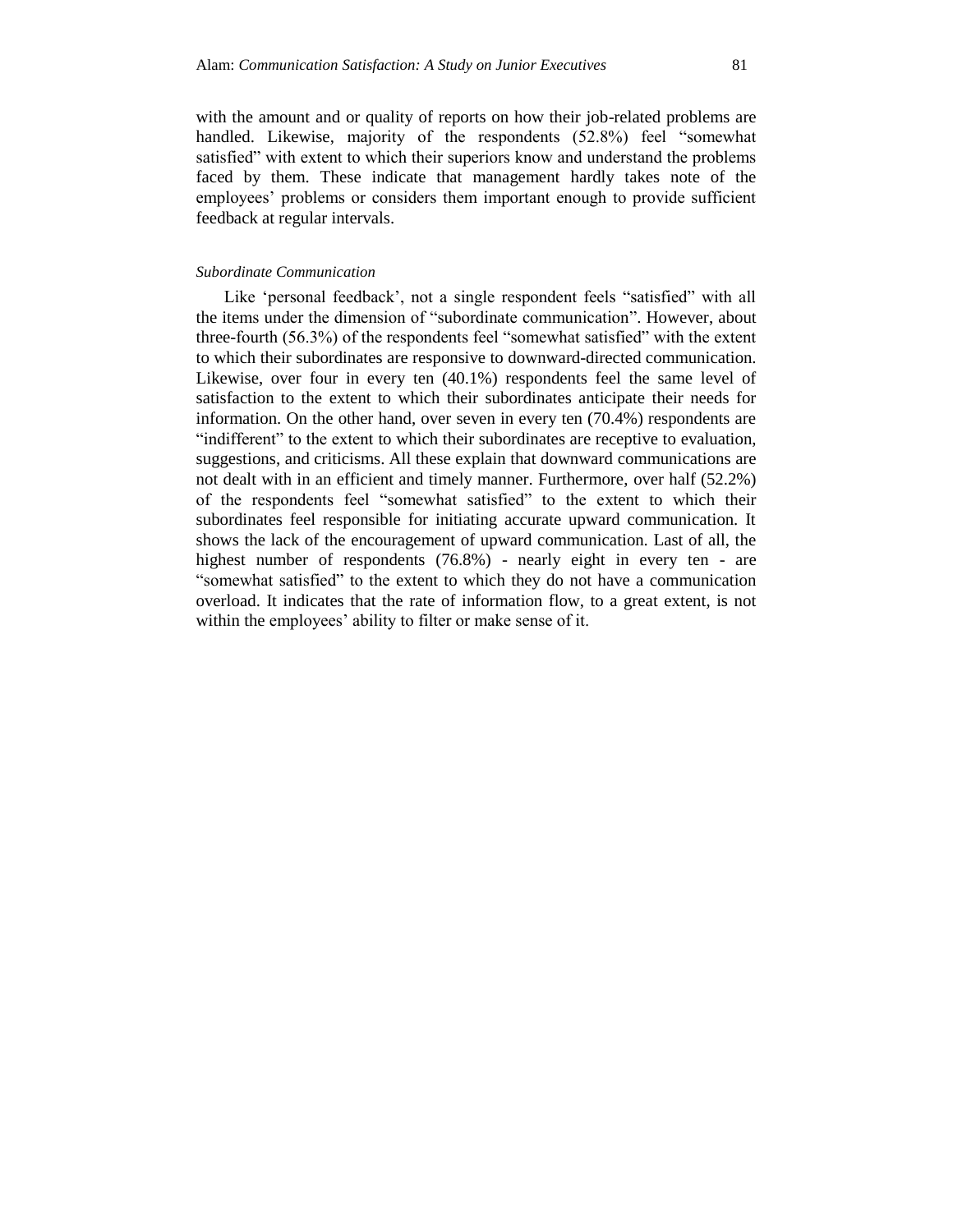#### **8.2. Measures of Association**

Hypothesis-1 is addressed by examining the correlations among eight dimensions outlined in Communication Satisfaction Questionnaire. The correlation coefficients are given below in Table 2.

# TABLE 2

**CORRELATIONS AMONG VARIOUS DIMENSIONS OF COMMUNICATION SATISFACTION**

| Communication      | (CI)      | (SC)        | (OI)        | (MQ)      | (HC)      | (OP) | (PF)   | (SC) |
|--------------------|-----------|-------------|-------------|-----------|-----------|------|--------|------|
| <b>Dimensions</b>  |           |             |             |           |           |      |        |      |
| Corporate          |           |             |             |           |           |      |        |      |
| Information (CI)   |           |             |             |           |           |      |        |      |
| Supervisory        | $.304**$  |             |             |           |           |      |        |      |
| Communication (SC) |           |             |             |           |           |      |        |      |
| Organizational     | $.504**$  | .488**      |             |           |           |      |        |      |
| Integration (OI)   |           |             |             |           |           |      |        |      |
| Media Quality (MQ) | $.199**$  | $.456^{**}$ | $.487**$    |           |           |      |        |      |
| Horizontal         | $.526***$ | $.476***$   | $.472**$    | $.312**$  | 1         |      |        |      |
| Communication (HC) |           |             |             |           |           |      |        |      |
| Corporate          | $.162**$  | $.369^{**}$ | $.335***$   | $.267***$ | $.219***$ |      |        |      |
| Information (OP)   |           |             |             |           |           |      |        |      |
| Personal Feedback  | $.853***$ | $.219***$   | $.353^{**}$ | .115      | $.375***$ | .057 | 1      |      |
| (PF)               |           |             |             |           |           |      |        |      |
| Subordinate        | $.894***$ | $.207**$    | $.399^{**}$ | $.136*$   | $.417***$ | .082 | .95    |      |
| Communication (SC) |           |             |             |           |           |      | $3***$ |      |

\*\*Correlation is significant at the 0.01 level (2-tailed).

\*Correlation is significant at the 0.05 level (2-tailed).

The Table 2 shows that there are statistically significant correlations between various dimensions of communication satisfaction.

#### **8.3. Test of Hypothesis**

In order to test the hypotheses, it is required to apply Student's t-Test which has an underlying assumption that the sample is drawn from normally distributed population (Bajpai, 2005). To test this assumption, the Kolmogorov-Smirnov test (K-S test) and Shapiro-Wilk test have been used. The test statistics are shown below in Table 3.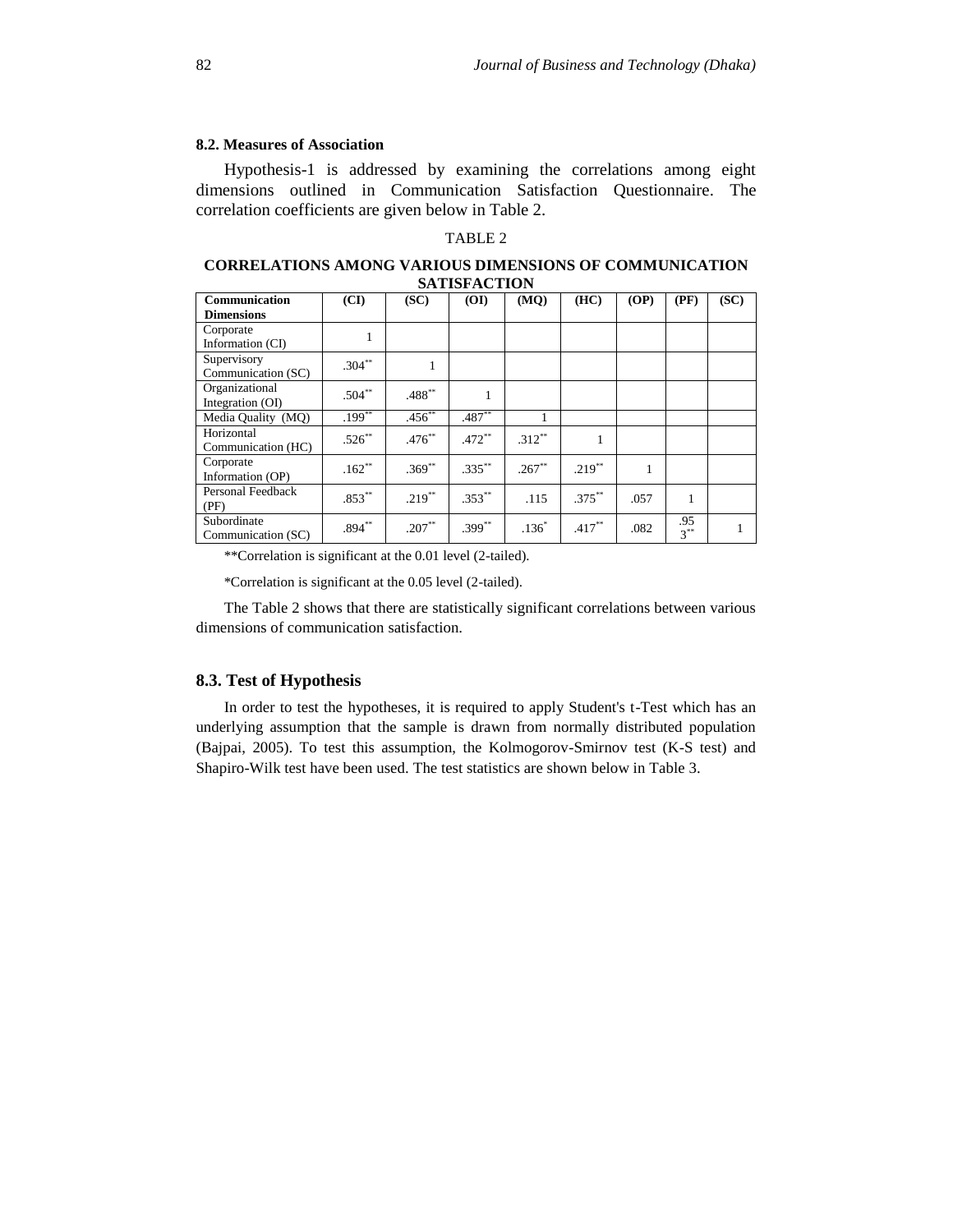|                                           |                                 |     | I ESTS UP INUKWALITT |                     |     |      |
|-------------------------------------------|---------------------------------|-----|----------------------|---------------------|-----|------|
|                                           | Kolmogorov-Smirnov <sup>a</sup> |     |                      | <b>Shapiro-Wilk</b> |     |      |
| <b>Communication</b><br><b>Dimensions</b> | <b>Statistic</b>                | df  | Sig.                 | <b>Statistic</b>    | df  | Sig. |
| Corporate<br>Information                  | .115                            | 284 | .000                 | .969                | 284 | .000 |
| Communication<br>Climate                  | .116                            | 284 | .000                 | .968                | 284 | .000 |
| Media Quality                             | .132                            | 284 | .000                 | .968                | 284 | .000 |
| Organizational<br>Integration             | .125                            | 284 | .000                 | .968                | 284 | .000 |
| Horizontal<br>Communication               | .135                            | 284 | .000                 | .963                | 284 | .000 |
| Supervisory<br>Communication              | .131                            | 284 | .000                 | .966                | 284 | .000 |
| Personal<br>Feedback                      | .182                            | 284 | .000                 | .932                | 284 | .000 |
| Subordinate<br>Communication              | .189                            | 284 | .000                 | .929                | 284 | .000 |

TABLE 3 **TESTS OF NORMALITY** 

a. Lilliefors Significance Correction

The above Table presents the results from two well-known tests of normality, namely the Kolmogorov-Smirnov Test and the Shapiro-Wilk Test. The Shapiro-Wilk Test is more appropriate for small sample sizes (< 50 samples), but can also handle sample sizes as large as  $2000$ .<sup>vi</sup> In this study, since we have only  $276$ elements, both tests can be used. As the p-value is 0.000 in all cases, we can reject the null hypothesis  $(H_0: \text{sample data is normally distributed})$  at 5 percent level of significance. Therefore, it can be concluded that the data has not been drawn from normally distributed population. So non-parametric test- "Mann-Whitney-U' has been applied to test whether there is a statistically significant difference in perceptions between male and female junior executives towards the dimensions of communication satisfaction individually and in total. Test results have been depicted in Table 4.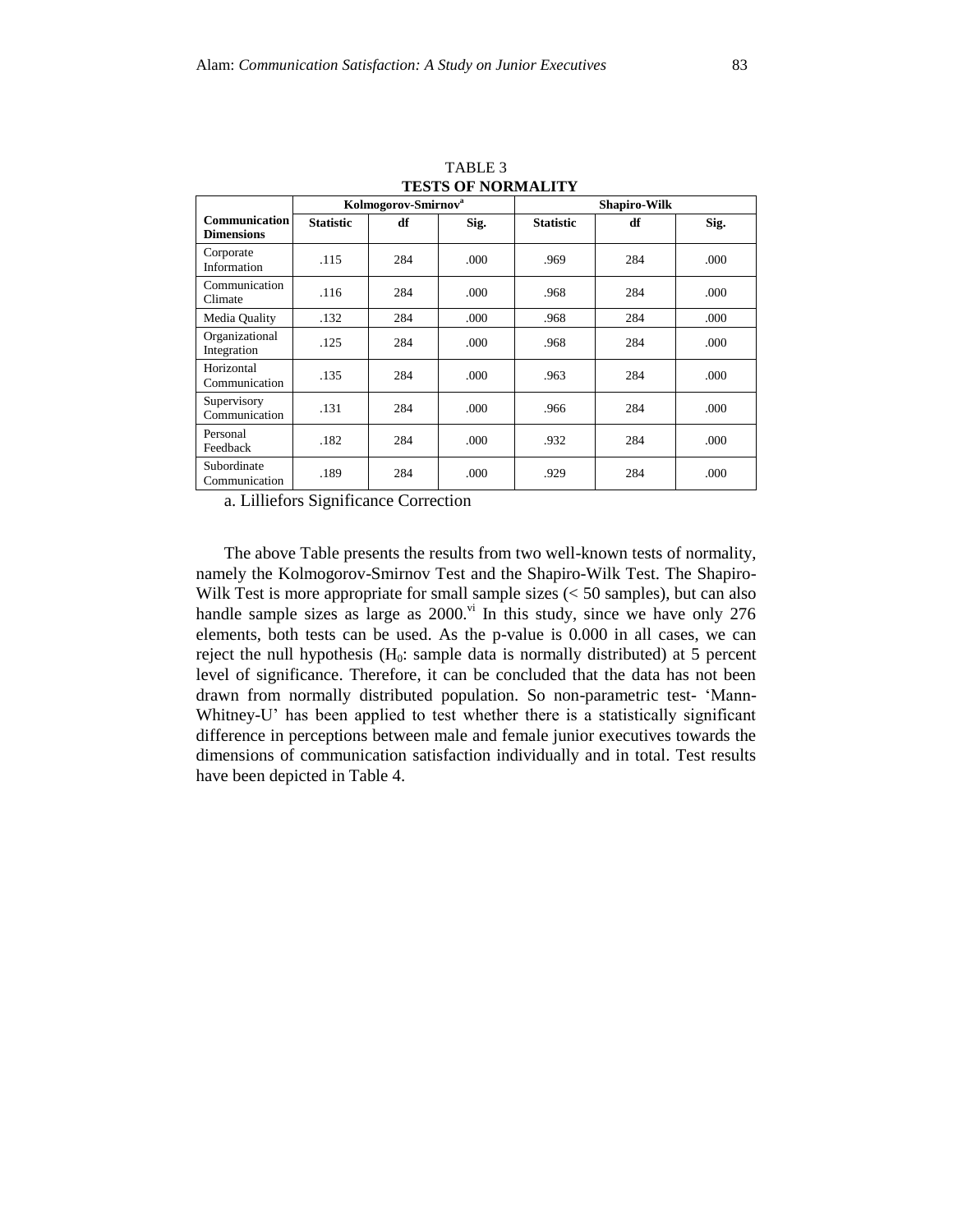| SUMMANI UF MANN-WHIINEI U IESI           |                                         |        |           |          |            |
|------------------------------------------|-----------------------------------------|--------|-----------|----------|------------|
| Communication                            | Mean Rank                               |        | Mann-     |          | p-value    |
| <b>Dimensions</b>                        | Male<br>Female<br>$(n=216)$<br>$(n=68)$ |        | Whitney U | Z value  | (2-tailed) |
| Corporate Information                    | 145.29                                  | 133.64 | 6741.5    | $-1.031$ | 0.302      |
| Communication<br>Climate                 | 148.92                                  | 122.11 | 5957.5    | $-2.379$ | 0.017      |
| Media Quality                            | 141.95                                  | 144.26 | 7224.5    | $-0.205$ | 0.837      |
| Organizational<br>Integration            | 142.44                                  | 142.70 | 7330.5    | $-0.023$ | 0.982      |
| Horizontal<br>Communication              | 144.90                                  | 134.89 | 6826.5    | $-0.886$ | 0.376      |
| Supervisory<br>Communication             | 143.37                                  | 139.74 | 7156.5    | $-0.321$ | 0.748      |
| Personal Feedback                        | 148.50                                  | 123.46 | 6049      | $-2.27$  | 0.023      |
| Subordinate<br>Communication             | 149.16                                  | 121.35 | 5905.5    | $-2.522$ | 0.012      |
| Overall<br>Communication<br>Satisfaction | 145.66                                  | 132.48 | 6662.5    | $-1.155$ | 0.248      |

TABLE 4 **SUMMARY OF MANN-WHITNEY U TEST**

From the Table 4, it can be said that the differences between the individual mean ranks of male and female executives (junior level) are not statistically significant at five percent level of significance, except the communication dimensions of 'Communication Climate', 'Personal Feedback' and 'Subordinate Communication". Therefore, the following inferences can be drawn:

i. The difference in perception between male and female executives (junior level) towards "Communication Climate" is statistically significant as the pvalue is 0.017. Hence, we can conclude that existing communication climate motivates male more than female executives at junior-level to meet organizational goals.

ii. The difference in observation between male and female executives at junior level towards "Personal Feedback" is also found statistically significant as the p-value is 0.023. Thus, we can conclude that male executives receive more personal feedback than that of female executives at junior-level.

iii. The level of satisfaction towards the "Subordinate Communication" differs significantly between male and female executives at junior-level as the p-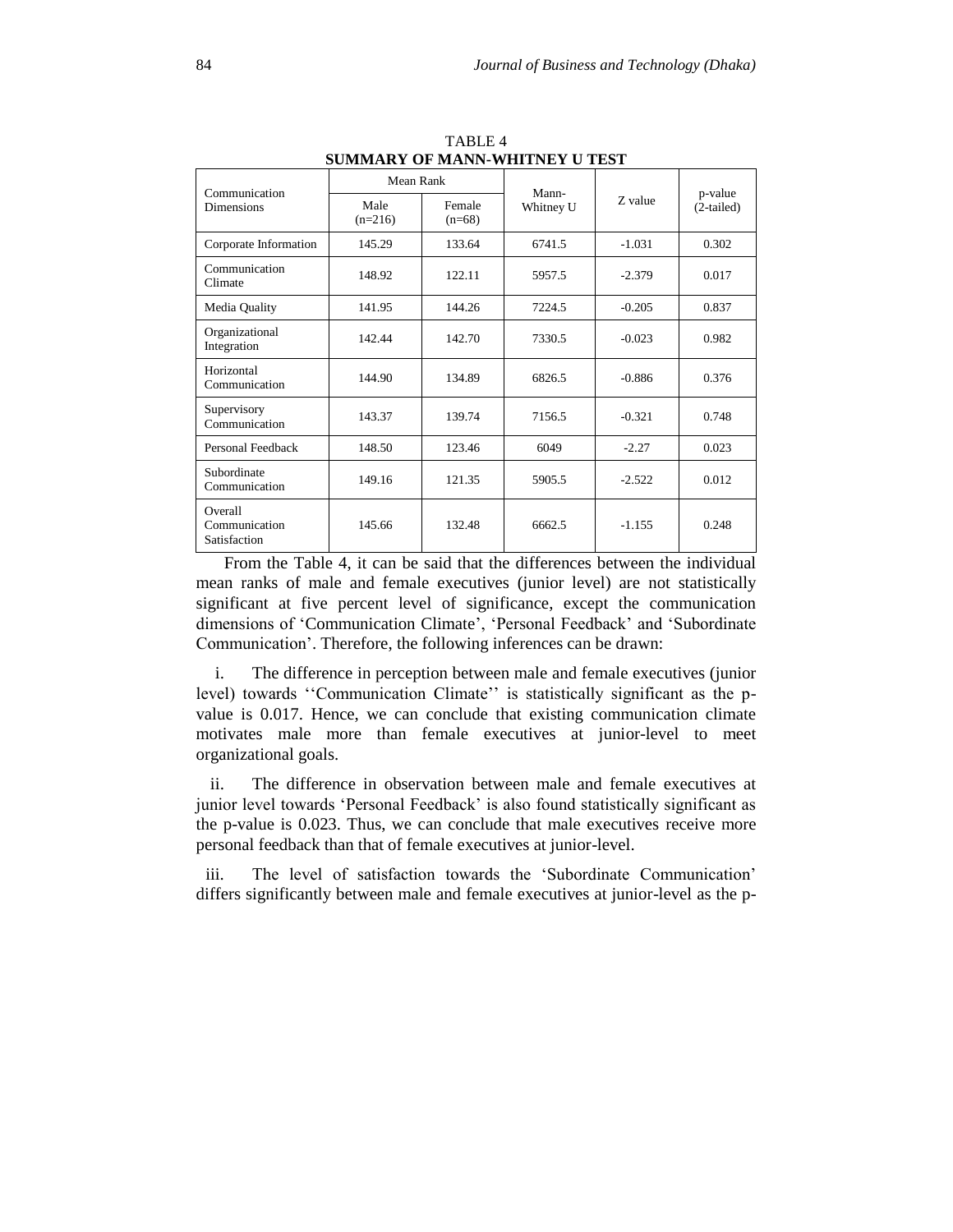value is 0.017. Therefore, we can conclude that male executives find subordinates more responsive to downward-directed communication than female executives at junior-level.

iv. But if we consider overall communication satisfaction, the study reveals that there is no statistically significant difference in perception between male and female executives at junior-level towards communication satisfaction as the pvalue is 0.248.

## **IX. RECOMMENDATIONS**

Based on the findings, the following recommendations are made to improve the effectiveness of communication (and ultimately the communication satisfaction of junior executives) in private sector in Bangladesh. The broad findings and the proposed recommendations for addressing the identified limitations within the interpersonal, group and organizational communication contexts are set out below in table format:

#### TABLE5

**RECOMMENDATIONS FOR IMPROVING COMMUNICATION IN THE INTERPERSONAL COMMUNICATION CONTEXT**

| Limitation(s)                                                     | Recommendations                                                                                                                                                                                           |  |  |
|-------------------------------------------------------------------|-----------------------------------------------------------------------------------------------------------------------------------------------------------------------------------------------------------|--|--|
| <b>Dimension 1: Personal Feedback:</b>                            |                                                                                                                                                                                                           |  |  |
| Lack of information<br><sub>on</sub><br>performance<br>management | Establish challenging and mutually agreed-upon<br>$\bullet$<br>performance goals in support of organizational<br>objectives.                                                                              |  |  |
|                                                                   | Schedule performance management meetings for<br>junior executives in the year.                                                                                                                            |  |  |
|                                                                   | The performance appraisal meeting should be a two-<br>way conversation in which a manager and employee<br>review and discuss responsibilities, results, progress<br>toward objectives and core behaviors. |  |  |
| Lack of recognition                                               | Acknowledge junior executives who deliver quality<br>and excellent work inputs, not only by means of<br>material rewards but also by means of verbal and or<br>written recognition.                       |  |  |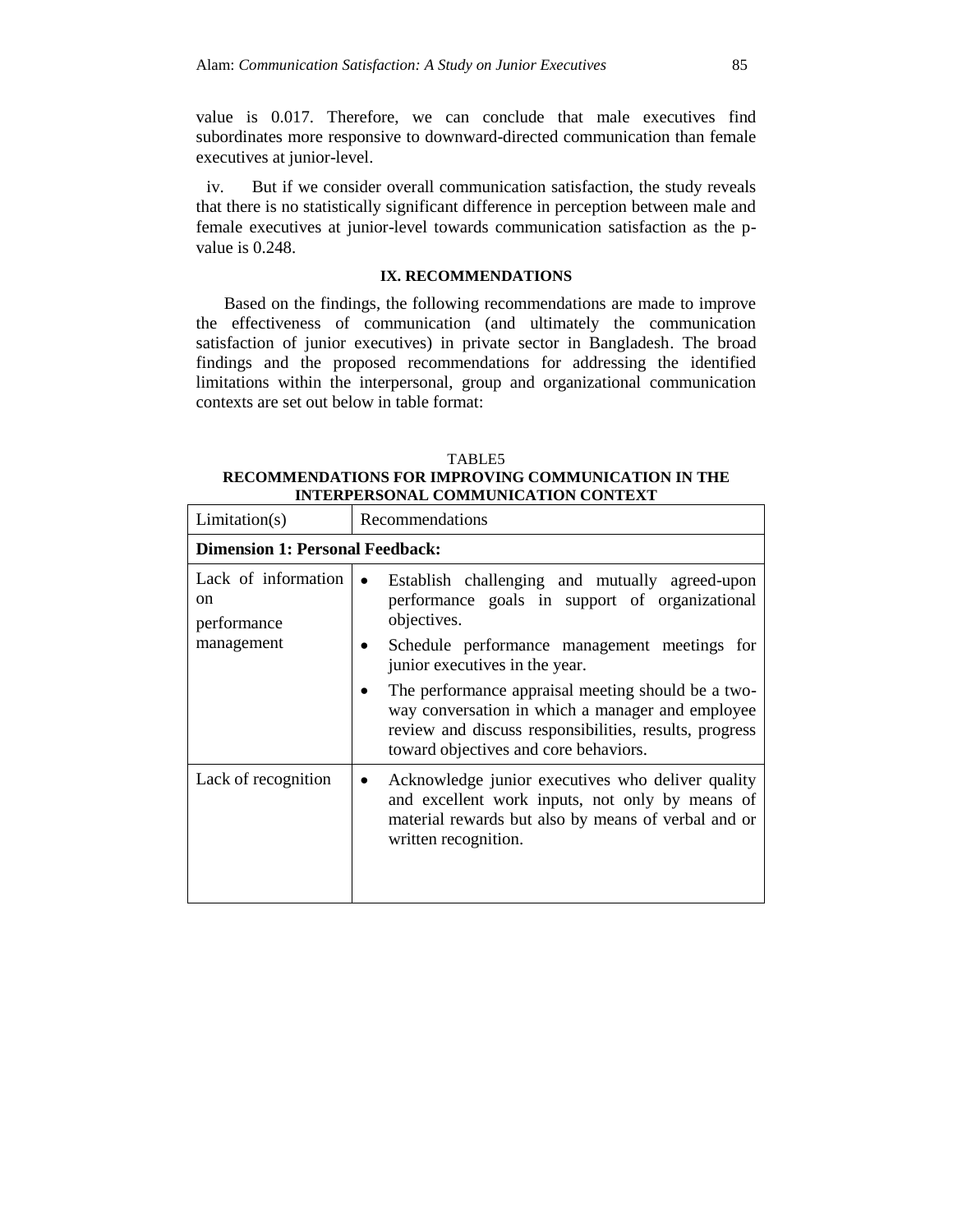| Lack of<br>understanding of the<br>job-related problems<br>faced<br>by junior executives | Be<br>job-related<br>problems<br>more<br>attentive<br>to<br>experienced by junior executives, by knowing what<br>issues are at stake in the operational areas.<br>Guide junior executives in work-related problem<br>solving by encouragement, directing and mentorship.                                                                                                        |
|------------------------------------------------------------------------------------------|---------------------------------------------------------------------------------------------------------------------------------------------------------------------------------------------------------------------------------------------------------------------------------------------------------------------------------------------------------------------------------|
| <b>Dimension 2: Supervisory Communication:</b>                                           |                                                                                                                                                                                                                                                                                                                                                                                 |
| Lack of supervisory<br>attention                                                         | Observe, listen and pay attention to what junior<br>executives need and ask for, even if they do through<br>feelings and gestures instead of words.                                                                                                                                                                                                                             |
|                                                                                          | Take into consideration the junior executive's view<br>points, background, mind-set, education level, etc.<br>Ensure that the self-respect of the junior executives is<br>maintained and their emotions are not at harm.                                                                                                                                                        |
|                                                                                          | Avoid defensiveness, excuse-making, and answers<br>that are given too quickly. Act with thoughtfulness<br>(Heathfield Susan M., 2015).                                                                                                                                                                                                                                          |
| <b>Dimension 3: Subordinate Communication:</b>                                           |                                                                                                                                                                                                                                                                                                                                                                                 |
| Lack of upward<br>directed<br>communication by<br>junior executives                      | Avoid downward dominated communication by<br>utilising formal communication structures to allow<br>interactive communication (i.e. meetings or forums).<br>Establish regular, expected contact with subordinates<br>by holding daily check-in calls, desk visits or weekly<br>meetings. Greet employees by their proper name and<br>have a cheerful disposition. <sup>vii</sup> |
|                                                                                          | Reduce sensitivity of employees to<br>evaluation,<br>criticism<br>suggestions<br>and<br>from<br>managers<br>by<br>providing feedback in a tactful, supportive and one-<br>to-one way focused on developmental needs.                                                                                                                                                            |
| Information overload                                                                     | Emphasize on a specific message or goal at a time,<br>rather than trying to achieve too much at once (MSG<br>Experts).                                                                                                                                                                                                                                                          |
|                                                                                          | Provide significant amounts of time for people to ask<br>questions, request clarification, and provide input<br>(Heathfield Susan M., 2015).                                                                                                                                                                                                                                    |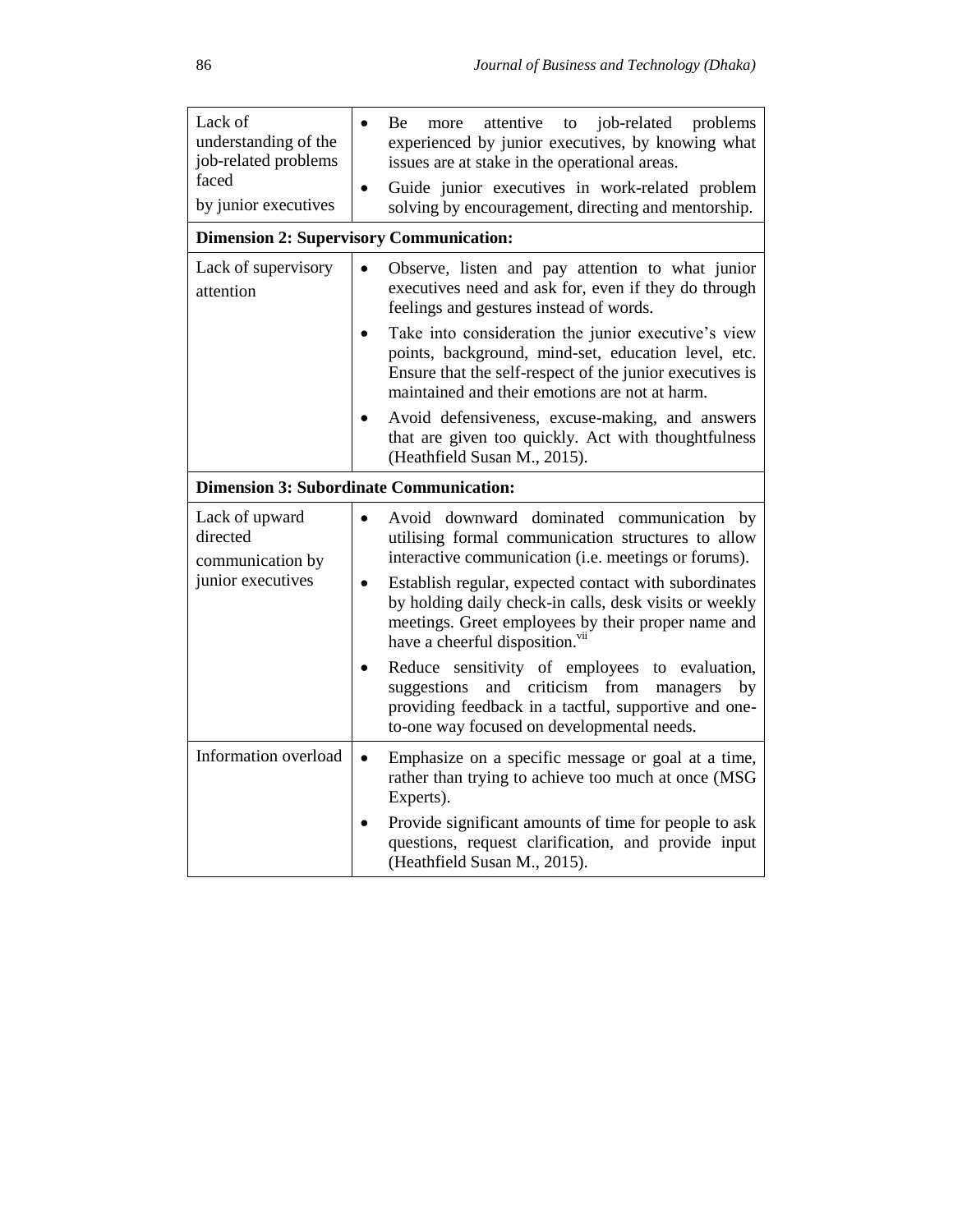# TABLE 6

# **RECOMMENDATIONS FOR IMPROVING COMMUNICATION IN THE GROUP COMMUNICATION CONTEXT**

| Limitation(s)                                          | Recommendations                                                                                                                                                                                                                                                                                                                                                                          |  |  |  |
|--------------------------------------------------------|------------------------------------------------------------------------------------------------------------------------------------------------------------------------------------------------------------------------------------------------------------------------------------------------------------------------------------------------------------------------------------------|--|--|--|
| <b>Dimension 3: Horizontal Communication:</b>          |                                                                                                                                                                                                                                                                                                                                                                                          |  |  |  |
| Dysfunctional<br>informal<br>communication<br>channels | Preferably only information with a low priority<br>$\bullet$<br>should be sent through the grapevine.<br>Provide employees with accurate information to<br>$\bullet$<br>avoid distortion of information by hearsay and<br>gossip.                                                                                                                                                        |  |  |  |
| <b>Dimension 5: Organizational integration</b>         |                                                                                                                                                                                                                                                                                                                                                                                          |  |  |  |
| Lack of information<br>on job progress                 | Update junior executives on progress in their jobs<br>$\bullet$<br>(how well they are developing in their jobs) by<br>providing them with feedback and guiding career<br>planning.<br>Provide opportunities for employees to network with<br>$\bullet$<br>each other, both formally and informally, to share<br>ideas about change and change management<br>(Heathfield Susan M., 2015). |  |  |  |
| Incomprehensible<br>policies                           | Policies should be written in a simple, clear and<br>concise format enabling easy comprehension.<br>All new and key concepts should be defined and<br>$\bullet$<br>explained, and a list of abbreviations should be<br>included.                                                                                                                                                         |  |  |  |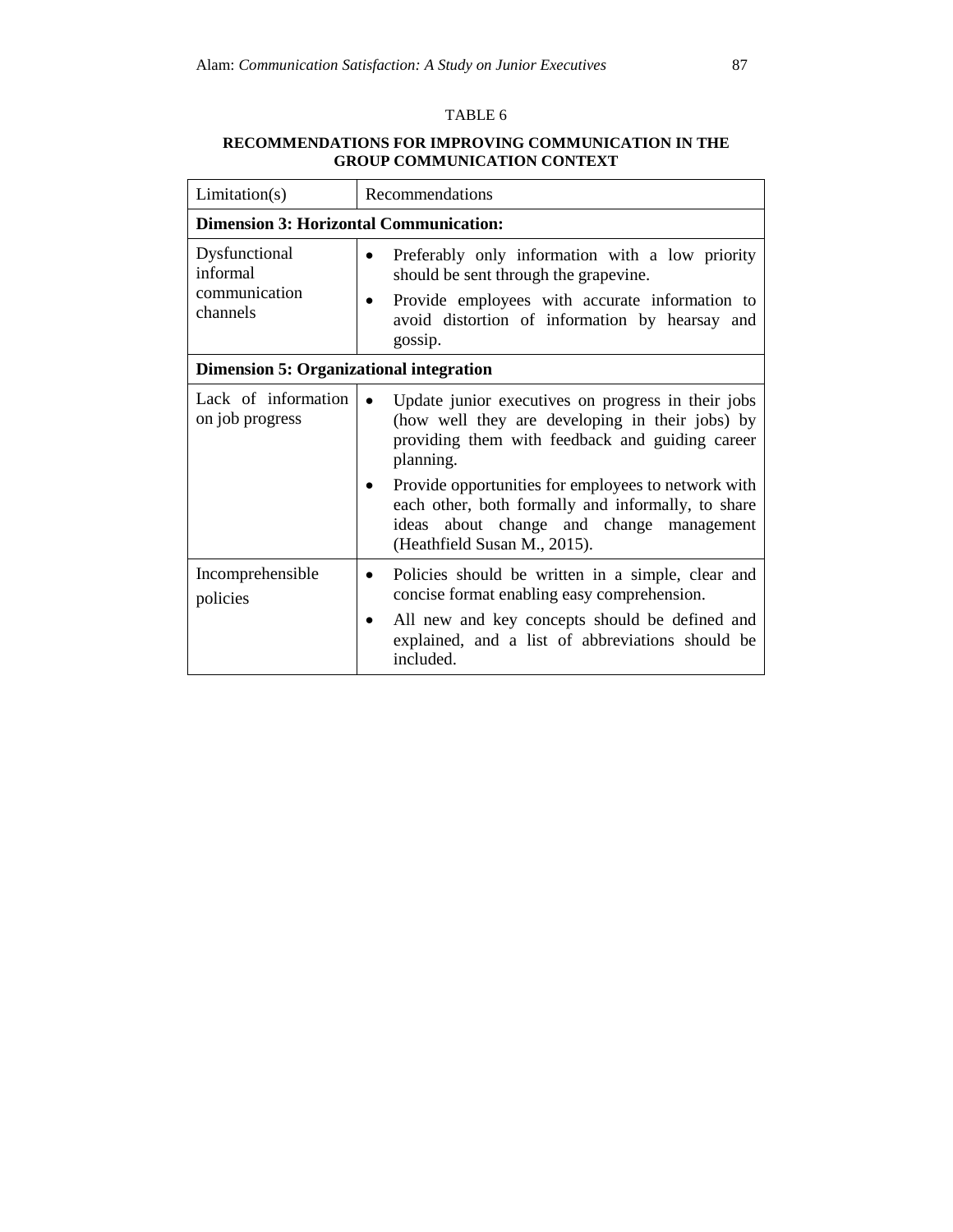# TABLE 7

# **RECOMMENDATIONS FOR IMPROVING COMMUNICATION IN THE ORGANIZATIONAL COMMUNICATION CONTEXT**

| Limitation(s)                                                                                                | Recommendations                                                                                                                                                                                                                                                                                                                                                                                             |  |  |
|--------------------------------------------------------------------------------------------------------------|-------------------------------------------------------------------------------------------------------------------------------------------------------------------------------------------------------------------------------------------------------------------------------------------------------------------------------------------------------------------------------------------------------------|--|--|
| <b>Dimension 6: Corporate information</b>                                                                    |                                                                                                                                                                                                                                                                                                                                                                                                             |  |  |
| Lack of information<br>about<br>change,<br>standing,<br>financial<br>and achievements of<br>the organization | a corporate communication channel<br>Implement<br>which informs all employees via the electronic media<br>about impending change, profits, financial standing<br>and achievements or failures of the organization.<br>Start a newsletter highlighting events<br>the<br>in<br>organization.                                                                                                                  |  |  |
| <b>Dimension 7: Communication climate:</b>                                                                   |                                                                                                                                                                                                                                                                                                                                                                                                             |  |  |
| Lack of motivation<br>organizational<br>and<br>identification                                                | Organizational identification should be evident in the<br>conduct, behaviour and identification of managers at<br>all levels.                                                                                                                                                                                                                                                                               |  |  |
|                                                                                                              | Involve employees in activities to improve the<br>organization's professional image.<br>Probe employees by means of the SWOT analysis                                                                                                                                                                                                                                                                       |  |  |
|                                                                                                              | and surveys on possible improvements.                                                                                                                                                                                                                                                                                                                                                                       |  |  |
| Insufficient<br>information to do the<br>job                                                                 | Clearly communicate the vision, the mission, and the<br>$\bullet$<br>objectives of the change management effort.<br>Provide employees with updated and relevant<br>$\bullet$<br>information on issues (i.e. new technologies and<br>changes in protocols) that could affect their jobs.<br>Regularly update and make available all policies and<br>procedures to all employees.                             |  |  |
| of<br>Lack<br>proper<br>of<br>channels<br>communication<br>to<br>handle<br>conflicts<br>appropriately        | open-door policy in<br>order<br>be<br>$\bullet$<br>Adopt<br>an<br>to<br>approachable in addressing issues in the workplace.<br>Educate junior executives on the effective prevention<br>$\bullet$<br>and handling of conflict.<br>Schedule conflict management training sessions for<br>$\bullet$<br>junior executives to equip them to handle the day-to-<br>day conflict situations in the organizations. |  |  |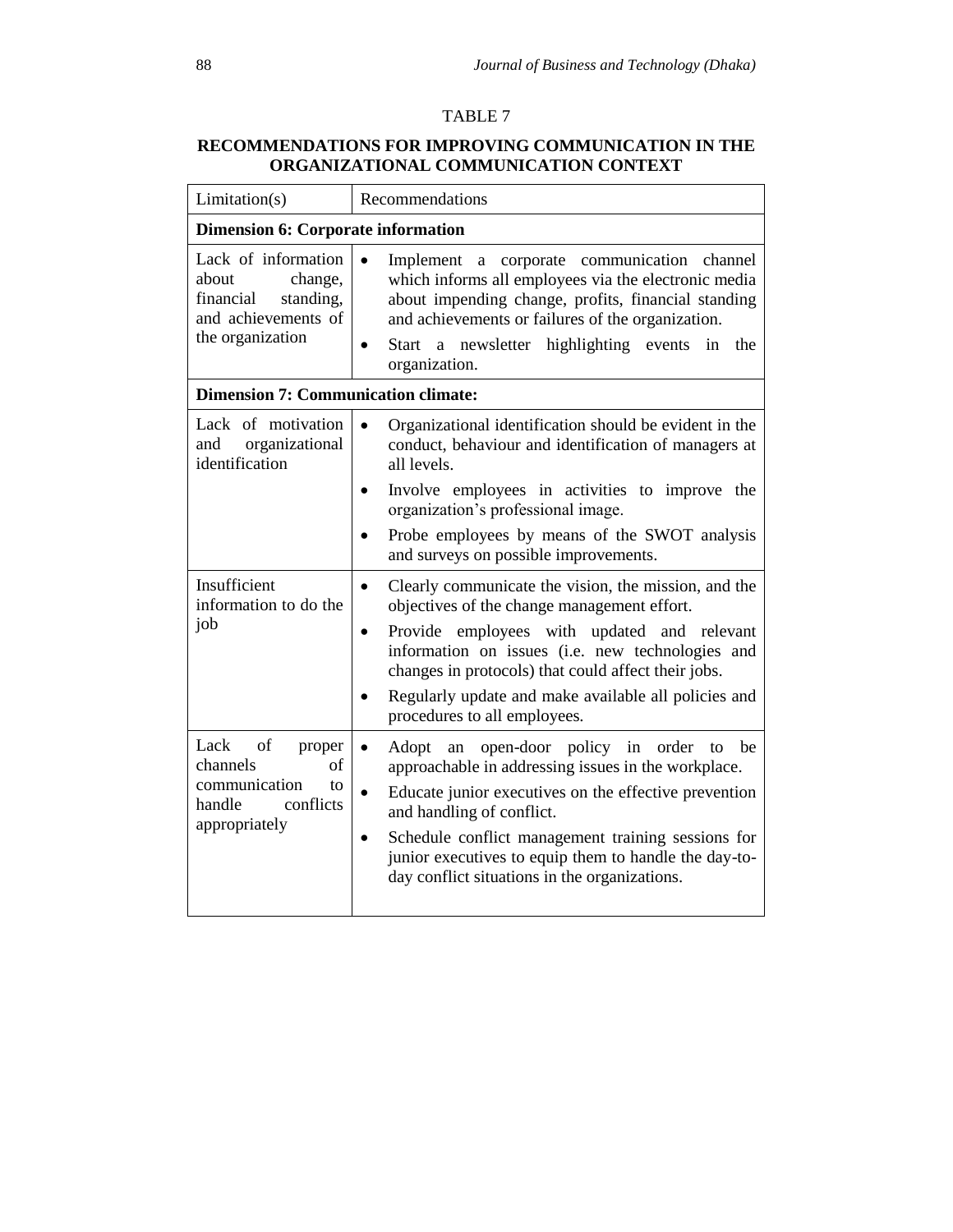| <b>Dimension 8: Media Quality:</b>                              |           |                                                                                                                                                   |  |
|-----------------------------------------------------------------|-----------|---------------------------------------------------------------------------------------------------------------------------------------------------|--|
| Inappropriate/<br>inadequate formats<br>of communication        | $\bullet$ | Distribute important information in formal written<br>format (i.e. memorandums, policy statements,<br>procedures).                                |  |
|                                                                 |           | Follow up verbal messages with written messages for<br>verification.                                                                              |  |
|                                                                 |           | Distribute messages through electronic media (i.e.<br>via e-mail or as text messages) as well.                                                    |  |
| Poor attitude toward<br>communication<br>in<br>the organization | $\bullet$ | Encourage the employees to treat one another with<br>courtesy, caring and consideration during all forms of<br>communication in the organization. |  |
|                                                                 | ٠         | The sender of the message must take<br>into<br>consideration the receiver's mind set and convey the<br>message accordingly (MSG Experts, 2015).   |  |

# **X. CONCLUSIONS**

Employee communication satisfaction is important because it plays a central role for organizational effectiveness. When communication is effective, it tends to encourage better performance and job satisfaction. People understand their jobs better and feel more involved in them (Chand Smriti). Contrary, if organizational communication is inadequate, it results low organizational commitment, more absenteeism, greater employee turnover, and less productivity (Hargie et al.*,* 2002).

Furthermore, communication serves as the foundation of every facet of a business. It acts as a source of information and helps in the decision making process and helps in identifying the alternative course of action. It also helps in building people"s attitude. A well informed person will always have better attitude than a less informed person [\(EduKart,](http://www.edukart.com/blog/author/admin/) 2013).

l

<sup>&</sup>lt;sup>i</sup> Answered by The WikiAnswers<sup>®</sup> Community; Available at:

http://www.answers.com/Q/What is the Description of a junior executive for \_a\_company